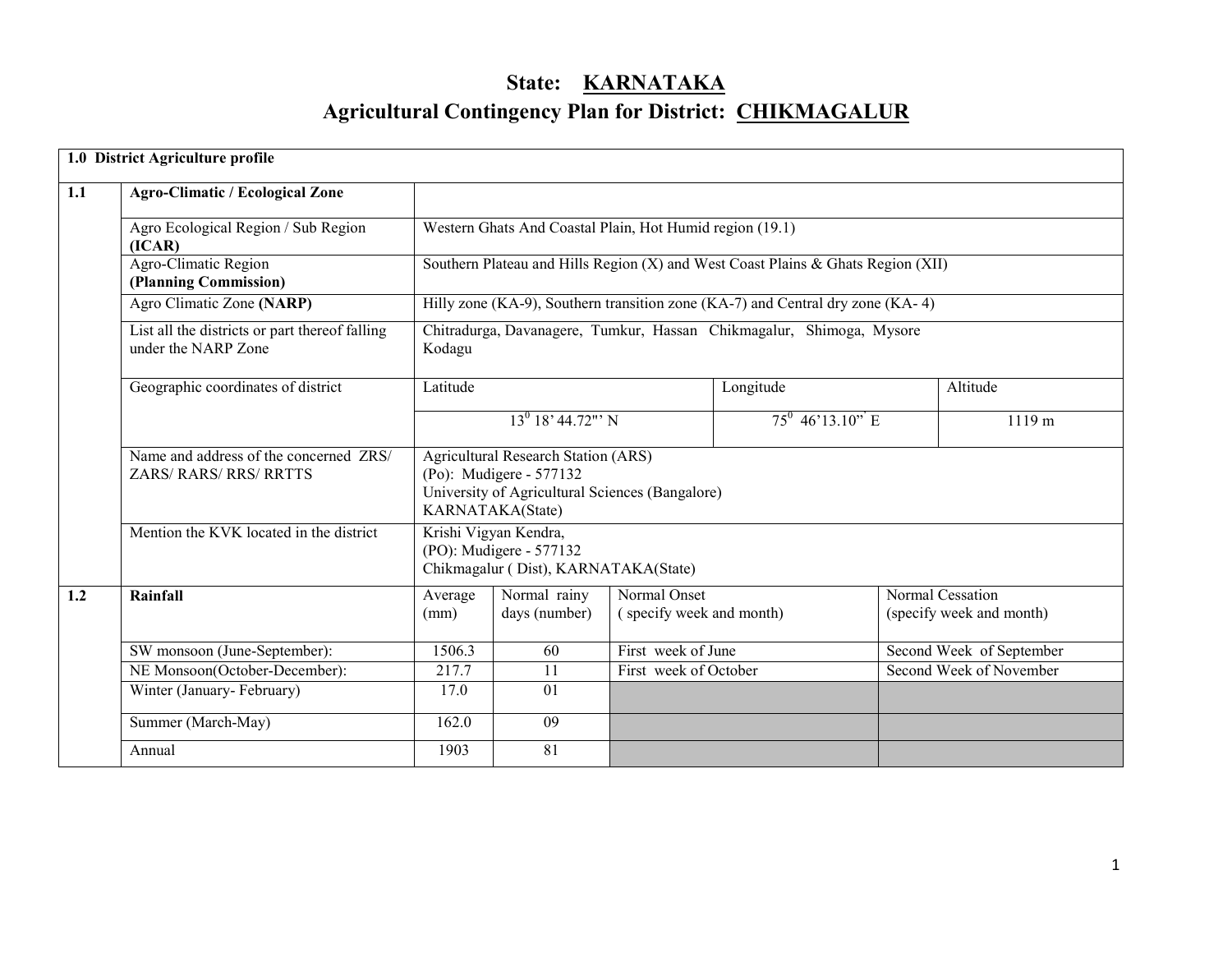| ن. 1 | and use.<br>pattern of the<br>district<br>(latest statistics) | Geographi<br>cal area | Forest<br>area | Land under<br>non-<br>agricultural<br>use | Permanent<br><b>pastures</b> | Cultivable<br>wasteland | Cultivable<br>area | Land under<br>Misc. tree<br>crops and<br>groves | <b>Barren</b> and<br>uncultivable<br>land | durrent_<br>fallows | <b>Other</b><br>fallows |
|------|---------------------------------------------------------------|-----------------------|----------------|-------------------------------------------|------------------------------|-------------------------|--------------------|-------------------------------------------------|-------------------------------------------|---------------------|-------------------------|
|      | Area $(000'$ ha)                                              | 722.<br>44.           | 200.5          | 42.6                                      | 90.2                         | 19.4                    | 296.5              | 21.2                                            | 28.3                                      | 18.2                | 4.8                     |

| 1.4 | <b>Major Soils</b>           | Area ('000 ha) | Percent (%) of total geographical area |  |  |  |
|-----|------------------------------|----------------|----------------------------------------|--|--|--|
|     | Red sandy loam soils         | 214.8          | 29.7                                   |  |  |  |
|     | Lateritic soils              | 149.9          | 20.7                                   |  |  |  |
|     | Red sandy soils              | 138.8          | 19.2                                   |  |  |  |
|     | Red clayey soils             | 120.1          | 16.6                                   |  |  |  |
|     | Alluvial soils               | 58.8           | 8.1                                    |  |  |  |
|     | Deep black soils             | 24.2           | 3.3                                    |  |  |  |
|     | Miscellaneous                | 15.1           | 2.1                                    |  |  |  |
| 1.5 | <b>Agricultural land use</b> | Area ('000 ha) |                                        |  |  |  |
|     | Net sown area                | 296.5          | 111.5 %                                |  |  |  |
|     | Area sown more than once     | 34.0           |                                        |  |  |  |
|     | Gross cropped area           | 330.5          |                                        |  |  |  |

| 1.6 | Irrigation                   | Area ('000 ha) |                |        |  |  |  |  |  |
|-----|------------------------------|----------------|----------------|--------|--|--|--|--|--|
|     | Net irrigated area           | 35.4           |                |        |  |  |  |  |  |
|     | Gross irrigated area         | 41.1           |                |        |  |  |  |  |  |
|     | Rainfed area                 | 261.1          |                |        |  |  |  |  |  |
|     | <b>Sources of Irrigation</b> | <b>Number</b>  | Area ('000 ha) | % area |  |  |  |  |  |
|     | Canals                       |                | 2.8            | 8.0    |  |  |  |  |  |
|     | Tanks                        | 2201           | 10.7           | 31.1   |  |  |  |  |  |
|     | Open wells                   | 2182           |                |        |  |  |  |  |  |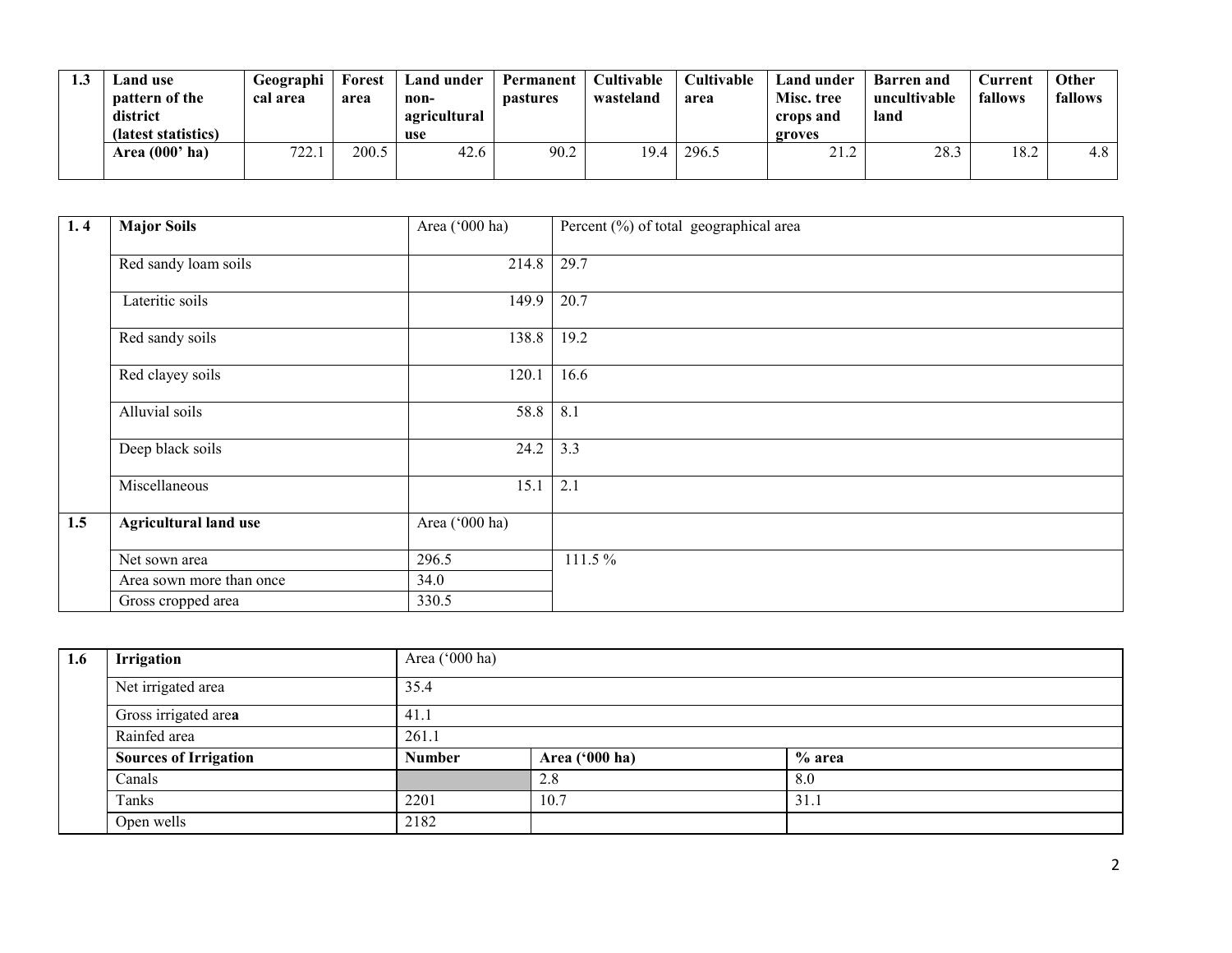| Bore wells                       | 2382          | 12.9     |                                             | 37.3                                                                          |  |  |
|----------------------------------|---------------|----------|---------------------------------------------|-------------------------------------------------------------------------------|--|--|
| Lift irrigation schemes          | 22            |          |                                             |                                                                               |  |  |
| Other sources(Reservoirs)        | 02            |          |                                             |                                                                               |  |  |
| Total                            |               | 26.4     |                                             | 23.6                                                                          |  |  |
| Pumpsets                         | 36313<br>34.5 |          | 100.0                                       |                                                                               |  |  |
| Micro-irrigation                 |               |          |                                             |                                                                               |  |  |
| Groundwater availability and use | No. of blocks | $%$ area | <b>Quality of water</b>                     |                                                                               |  |  |
| Over exploited                   |               |          |                                             | Quality of the ground water is found to be potable and suitable for domestic  |  |  |
| Critical                         |               | 15       |                                             | as well as for irrigation purposes. The presence of various chemical          |  |  |
| Semi-critical                    |               | 12       | WHO. Nitrate concentration of more than     | constituents falls within the permissible limits prescribed by the B.I.S. and |  |  |
| Safe                             | 5             | 73       |                                             | permissible limit occurs along the border of Chikmagalur-Kadur taluks and     |  |  |
| Wastewater availability and use  |               |          | in north                                    |                                                                               |  |  |
|                                  |               |          | eastern parts of Kadur and Tarikere taluks. |                                                                               |  |  |
|                                  |               |          |                                             |                                                                               |  |  |
|                                  |               |          |                                             |                                                                               |  |  |

\*over-exploited: groundwater utilization > 100%; critical: 90-100%; semi-critical: 70-90%; safe: <70%

## 1.7 Area under major Field crops & horticulture etc.

| 1.7 |                            | <b>Major Field Crops cultivated</b> |                          |               |                          | Area ('000 ha)*     |                          |              |  |  |  |
|-----|----------------------------|-------------------------------------|--------------------------|---------------|--------------------------|---------------------|--------------------------|--------------|--|--|--|
|     |                            |                                     |                          | <b>Kharif</b> |                          | Rabi                | <b>Summer</b>            | <b>Total</b> |  |  |  |
|     |                            |                                     | <b>Irrigated</b>         | Rainfed       | <b>Irrigated</b>         | Rainfed             |                          |              |  |  |  |
|     |                            | Ragi                                | $\overline{\phantom{a}}$ | 55.0          | $\sim$                   | $\blacksquare$      |                          | 55.5         |  |  |  |
|     | $\bigcap$<br>$\mathcal{L}$ | Paddy                               | 9.0                      | 33.0          | $\sim$                   | $\sim$              | 3.65                     | 45.6         |  |  |  |
|     | 3                          | Sunflower                           | $\overline{\phantom{a}}$ | 16.0          | $\blacksquare$           | 0.15                | $\sim$                   | 16.1         |  |  |  |
|     | 4                          | Horsegram                           | $\overline{\phantom{a}}$ | 4.0           | $\overline{\phantom{a}}$ | 8.0                 | $\sim$                   | 12.0         |  |  |  |
|     | 5                          | Jowar                               | $\overline{\phantom{a}}$ | 2.8           | $\overline{\phantom{a}}$ | 7.0                 | $\sim$                   | 9.8          |  |  |  |
|     | 6                          | Bengal gram                         | $\overline{\phantom{a}}$ |               | $\blacksquare$           | 7.0                 | $\overline{\phantom{a}}$ | 7.0          |  |  |  |
|     | $\overline{ }$             | Groundnut                           | $\overline{\phantom{a}}$ | 4.7           | $\overline{\phantom{a}}$ |                     | 0.5                      | 5.2          |  |  |  |
|     | 8                          | Maize                               | $\overline{\phantom{a}}$ | 2.3           | $\overline{\phantom{a}}$ |                     |                          | 2.3          |  |  |  |
|     |                            | <b>Horticulture crops - Fruits</b>  |                          |               |                          | Total area('000 ha) |                          |              |  |  |  |
|     |                            | Mango                               |                          |               |                          | 4.6                 |                          |              |  |  |  |
|     | $\sim$<br>∠                | Banana                              |                          |               |                          | 4.8                 |                          |              |  |  |  |
|     | $\sim$<br>$\mathfrak{I}$   | Sapota                              |                          | 1.5           |                          |                     |                          |              |  |  |  |
|     | 4                          | Grapes                              |                          | 0.01          |                          |                     |                          |              |  |  |  |
|     | 5                          | Lemon                               |                          |               |                          | 0.4                 |                          |              |  |  |  |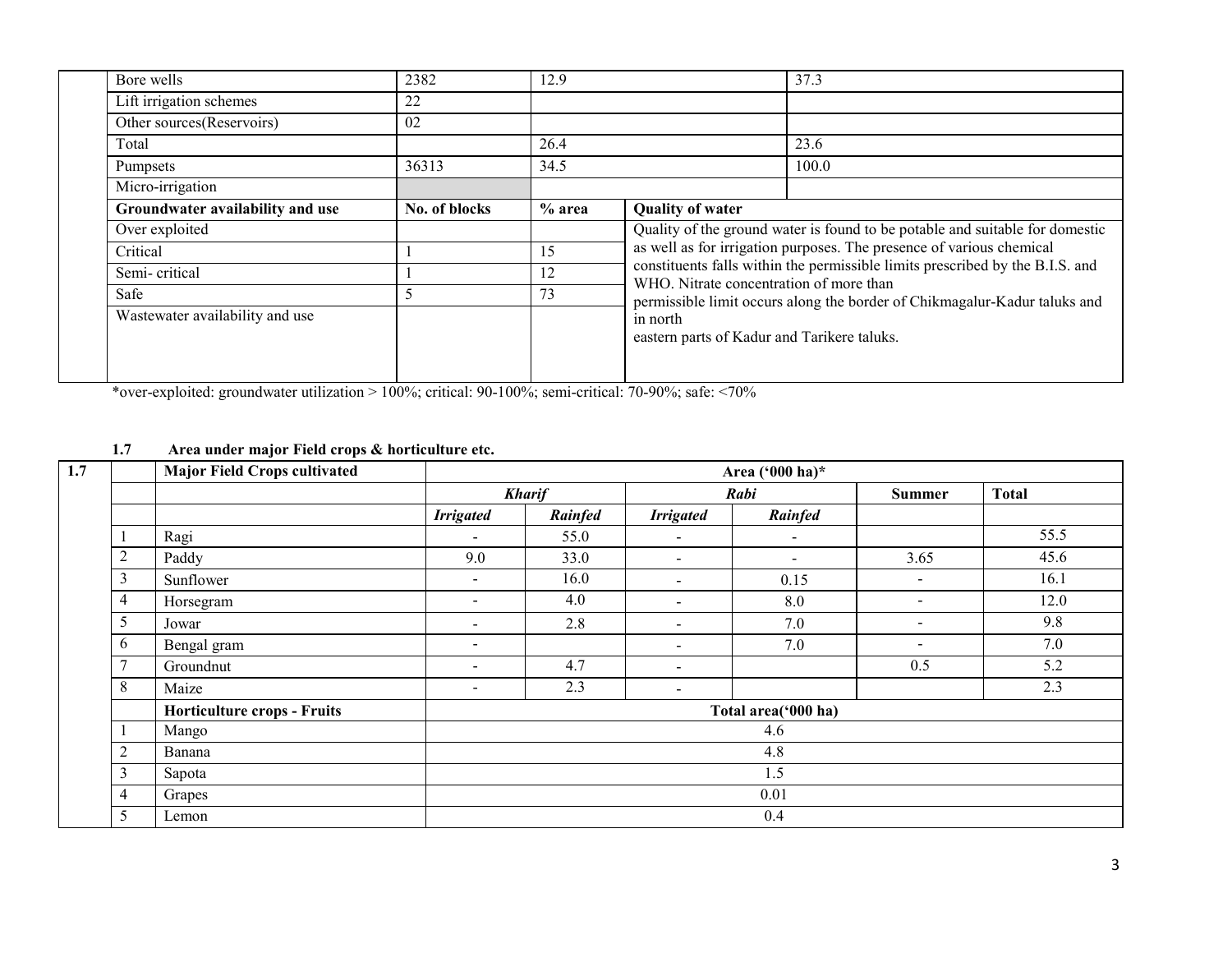| 6              | Orange                              | 0.2                      |
|----------------|-------------------------------------|--------------------------|
|                | Horticultural crops - Vegetables    | Total area('000 ha)      |
|                | Vegetable                           | 9.3                      |
| $\overline{c}$ | Flowers                             | $\blacksquare$           |
|                | <b>Medicinal and Aromatic crops</b> | Total area ('000 ha)     |
|                | Sweet flag (Bajra)                  | 0.1                      |
| $\overline{2}$ | Lemon grass                         | 0.04                     |
|                | <b>Plantation crops</b>             | Total area ('000 ha)     |
|                | Coconut                             | 32.0                     |
| $\sqrt{2}$     | Arecanut                            | 42.8                     |
| 3              | Betelvine                           | 0.5                      |
| 4              | Cocoa                               | $\overline{0.2}$         |
| 5              | Oil palm                            | 0.2                      |
| 6              | Cashew                              | 0.5                      |
|                | <b>Fodder crops</b>                 | $\blacksquare$           |
|                | Grazing land                        | $\overline{\phantom{a}}$ |
|                | Sericulture etc                     | $\blacksquare$           |
|                | Spice crops                         | Total area ('000 ha)     |
| -1             | Pepper                              | $\overline{3.5}$         |
| $\overline{2}$ | Cardamom                            | 3.0                      |
| 3              | Ginger                              | 1.9                      |
| 4              | Turmeric                            | 0.2                      |
| 5              | Dry chillies                        | 1.9                      |
|                |                                     |                          |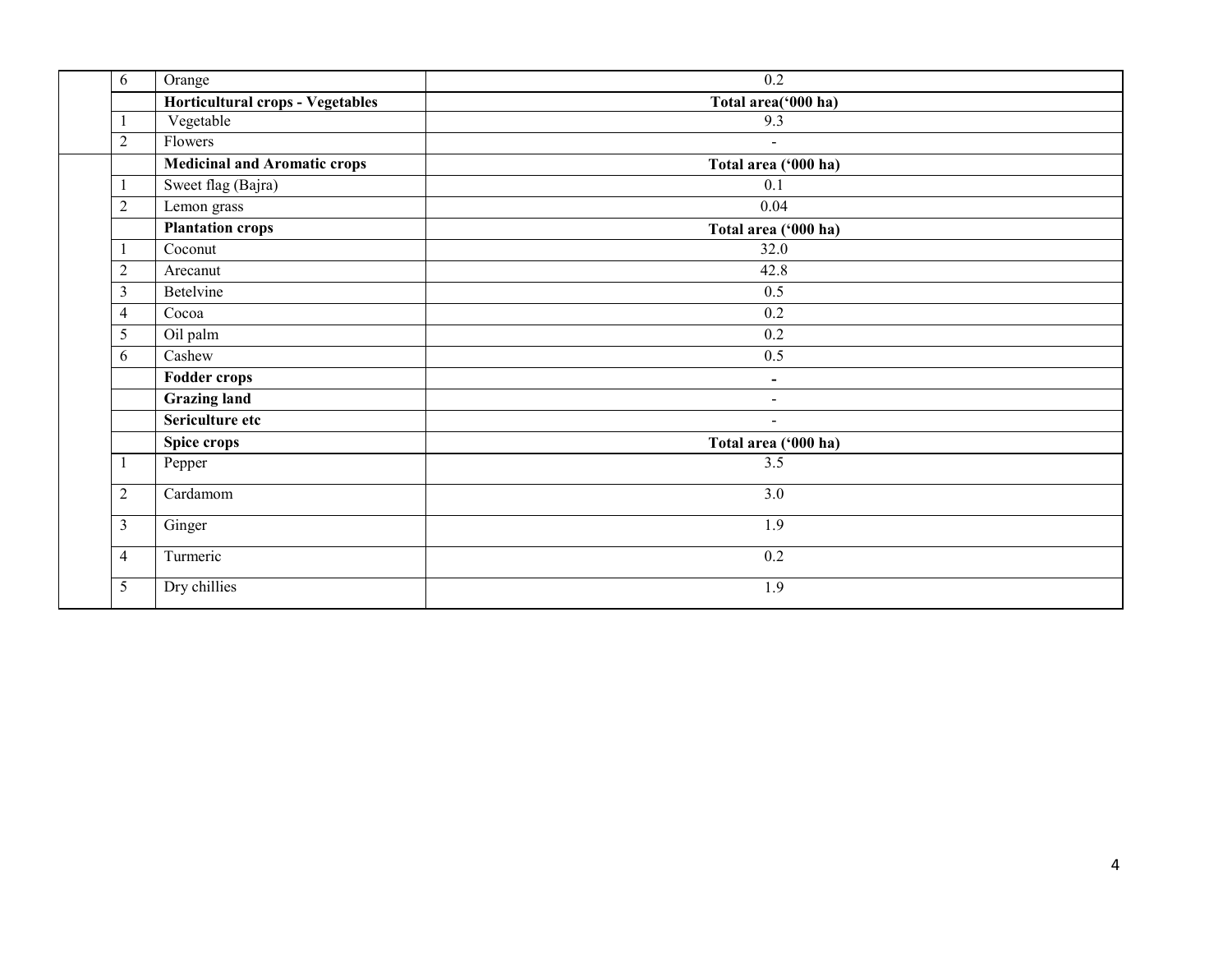| 1.8  | Livestock                                      |                          | <b>Male ('000)</b> |              | Female ('000)            |                    | <b>Total ('000)</b>      |
|------|------------------------------------------------|--------------------------|--------------------|--------------|--------------------------|--------------------|--------------------------|
|      | Non descriptive Cattle (local low yielding)    |                          | 145.0              |              | 191.1                    |                    | 336.1                    |
|      | Crossbred cattle                               |                          | 4.9                |              | 45.0                     |                    | 49.9                     |
|      | Non descriptive Buffaloes (local low yielding) |                          | 15.8               |              | 82.4                     |                    | 98.2                     |
|      | <b>Graded Buffaloes</b>                        |                          |                    |              |                          |                    |                          |
|      | Goat                                           |                          |                    |              |                          |                    | 74.7                     |
|      | Sheep                                          |                          |                    |              |                          |                    | 96.2                     |
|      | Others (Camel, Pig, Yak etc.)                  |                          |                    |              |                          |                    | 5.1                      |
|      | Commercial dairy farms (Number)                |                          |                    |              |                          |                    | 148                      |
| 1.9  | Poultry                                        |                          |                    |              |                          |                    |                          |
|      | Commercial                                     | 308                      |                    |              |                          |                    |                          |
|      | Backyard birds                                 |                          |                    |              |                          |                    |                          |
| 1.10 | <b>Fisheries</b>                               | Area (ha)                |                    | Yield (t/ha) |                          | Production (tones) |                          |
|      | Brackish water                                 | $\overline{\phantom{0}}$ |                    |              | $\overline{\phantom{0}}$ |                    | $\overline{\phantom{a}}$ |
|      | Fresh water<br>25063.7                         |                          |                    | 0.4          |                          | 10025              |                          |
|      | Others                                         |                          |                    |              |                          |                    |                          |

| 1.11           | <b>Production and</b>                                                     | <b>Kharif</b>          |                         | Rabi                  |                         | <b>Summer</b>         |                         | <b>Total</b>          |                         |
|----------------|---------------------------------------------------------------------------|------------------------|-------------------------|-----------------------|-------------------------|-----------------------|-------------------------|-----------------------|-------------------------|
|                | Productivity of major<br>crops (Average of last 3<br>years: 2006, 07, 08) | Production<br>(1000 t) | Productivity<br>(kg/ha) | Production<br>(000 t) | Productivity<br>(kg/ha) | Production<br>(000 t) | Productivity<br>(kg/ha) | Production<br>(000 t) | Productivity<br>(kg/ha) |
|                | Paddy                                                                     | 112.2                  | 2459                    |                       |                         |                       |                         | 112.2                 | 2459                    |
| 2              | Ragi                                                                      | 64.6                   | 1164                    |                       |                         |                       |                         | 64.6                  | 1164                    |
|                | Sunflower                                                                 |                        |                         |                       | $\equiv$                |                       |                         | 6.6                   | 413                     |
| $\overline{4}$ | Horsegram                                                                 | 1.7                    | 427                     | 3.4                   | 426                     |                       |                         | 5.1                   | 426                     |
| 6              | Maize                                                                     | 8.7                    | 3758                    |                       |                         |                       |                         | 8.7                   | 3758                    |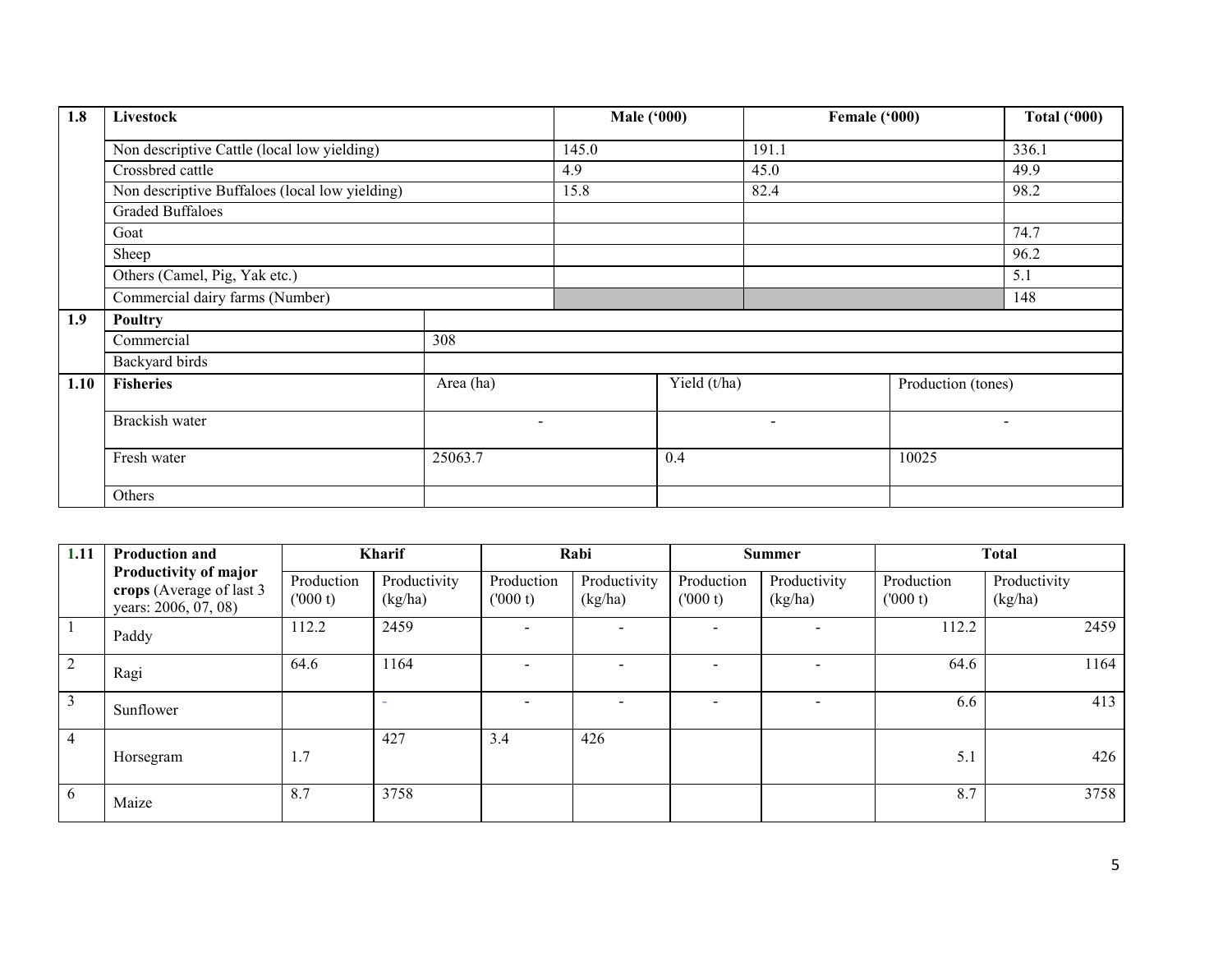|     | Bengalgram                 |  | 0.9 | 132 |  | 0.9   | 132   |
|-----|----------------------------|--|-----|-----|--|-------|-------|
| 8   | Groundnut                  |  |     |     |  | 2.3   | 455   |
|     | <b>Major Horticultural</b> |  |     |     |  |       |       |
|     | crops                      |  |     |     |  |       |       |
|     | Total fruit crops          |  |     |     |  | 30.1  | 5735  |
|     | Total vegetable crops      |  |     |     |  | 124.3 | 11813 |
|     | Total spices and           |  |     |     |  | 36.3  | 1287  |
|     | condiments                 |  |     |     |  |       |       |
| Oth |                            |  |     |     |  |       |       |
| ers |                            |  |     |     |  |       |       |

| 1.12 | Sowing window for 5 major | Paddy                         | Ragi                     | Jowar                    | Sunflower          | Horsegram          |
|------|---------------------------|-------------------------------|--------------------------|--------------------------|--------------------|--------------------|
|      | crops                     |                               |                          |                          |                    |                    |
|      | (start and end of sowing) |                               |                          |                          |                    |                    |
|      | period)                   |                               |                          |                          |                    |                    |
|      | Kharif-Rainfed            | June $1st$ week to July $1st$ | June $1st$ week to       | April $1st$ week to June | June $1st$ week to | July $4th$ week to |
|      |                           | week                          | August $1st$ week        | 4 <sup>th</sup> week     | August $1st$ week  | August $4th$ week  |
|      | Kharif-Irrigated          |                               | $\overline{\phantom{0}}$ |                          |                    | $\sim$             |
|      | Rabi-Rainfed              |                               |                          | August $2nd$ week to     |                    |                    |
|      |                           |                               |                          | September $2nd$ week     |                    |                    |
|      | Rabi-Irrigated            |                               |                          |                          |                    |                    |

| 1.13 | What is the major contingency the district<br>is prone to? (Tick mark and mention years<br>if known during the last 10 year period) | Regular | <b>Occasional</b> | <b>None</b> |
|------|-------------------------------------------------------------------------------------------------------------------------------------|---------|-------------------|-------------|
|      | Drought                                                                                                                             |         |                   |             |
|      | Flood                                                                                                                               |         |                   |             |
|      | Cyclone                                                                                                                             |         |                   |             |
|      | Hail storm                                                                                                                          |         |                   |             |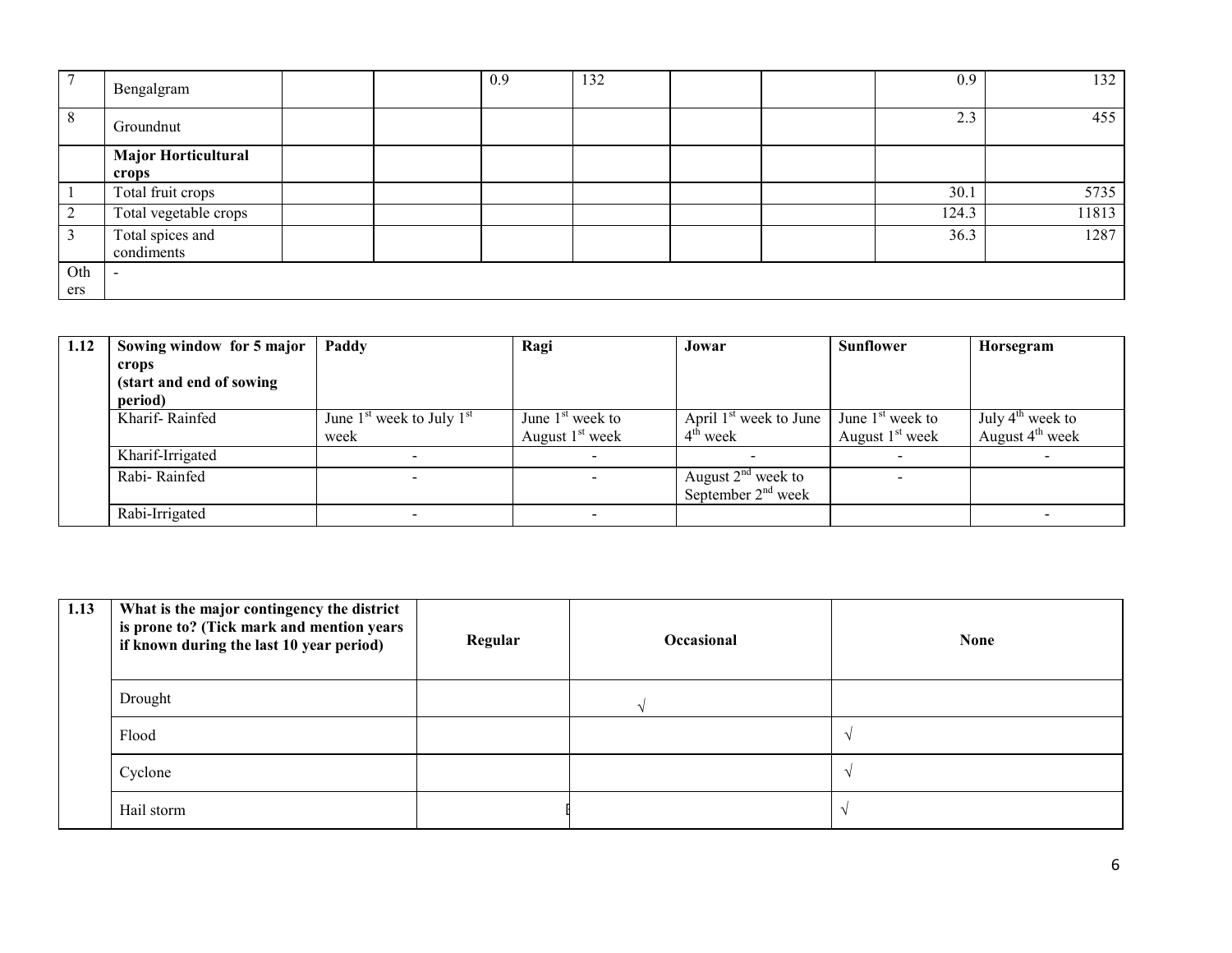| Heat wave                                                                                           |  |  |
|-----------------------------------------------------------------------------------------------------|--|--|
| Cold wave                                                                                           |  |  |
| Frost                                                                                               |  |  |
| Sea water inundation                                                                                |  |  |
| Pests and diseases (specify)<br>Rice Blast, Bud necrosis in Sunflower,<br>Groundnut tikka leaf spot |  |  |

| 1.14 | Include Digital maps of the<br>district for | Location map of district within State as Annexure I | Enclosed: Yes |
|------|---------------------------------------------|-----------------------------------------------------|---------------|
|      |                                             | Mean annual rainfall as Annexure 2                  | Enclosed: Yes |
|      |                                             | Soil map as Annexure 3                              | Enclosed: Yes |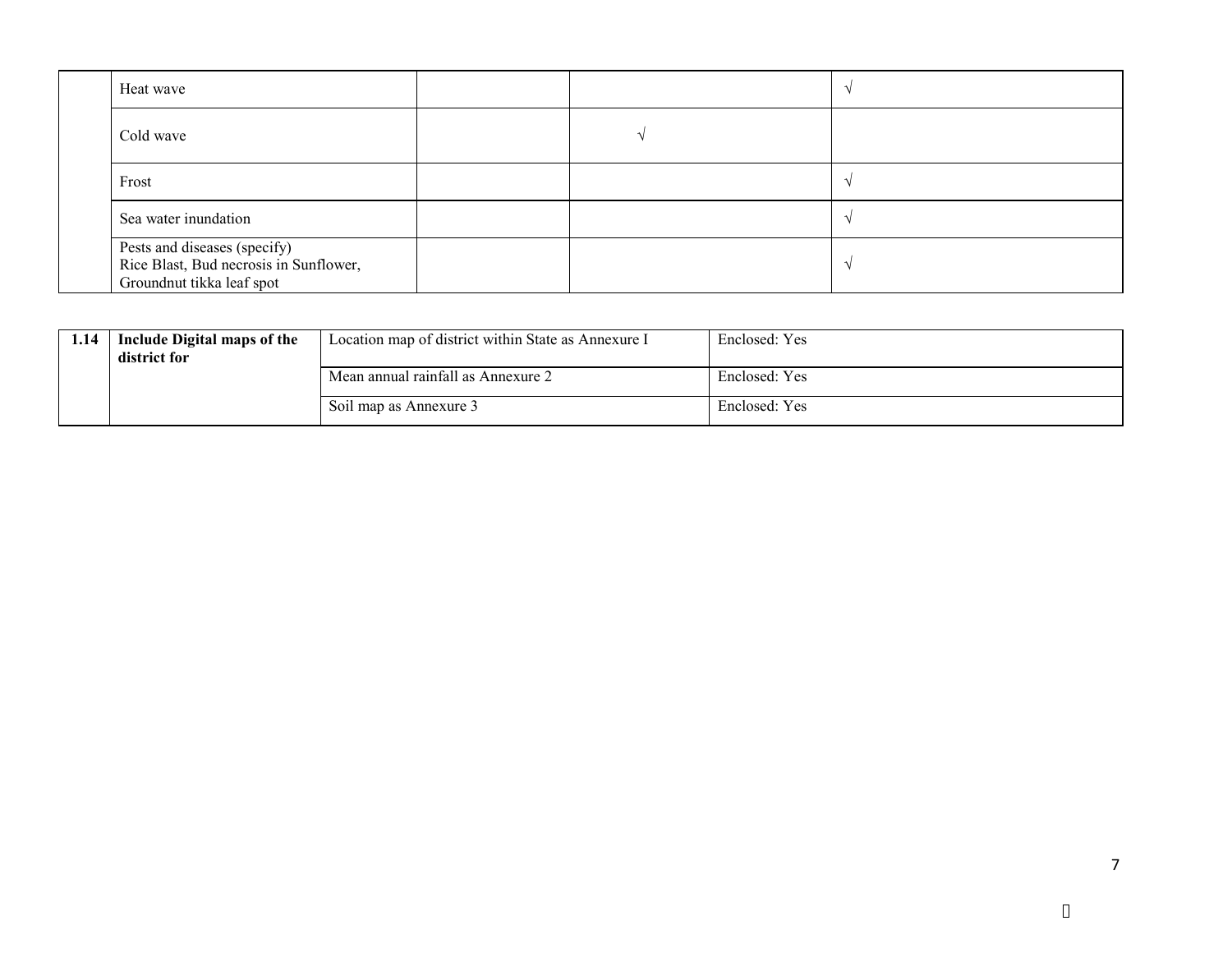

Annexure 1 : Location map of District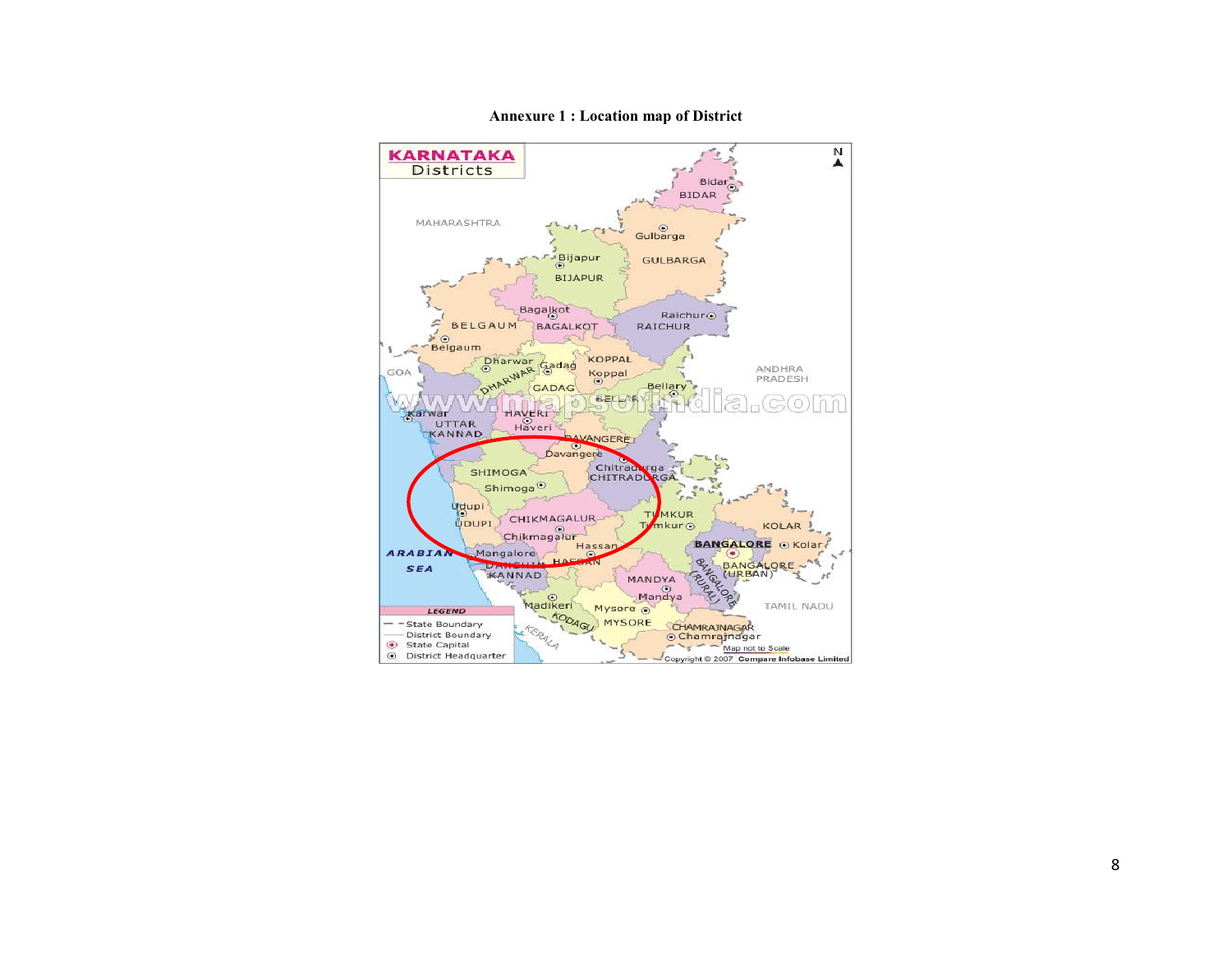Annexure – 2: Mean Annual Rainfall Of Chikmagalur District

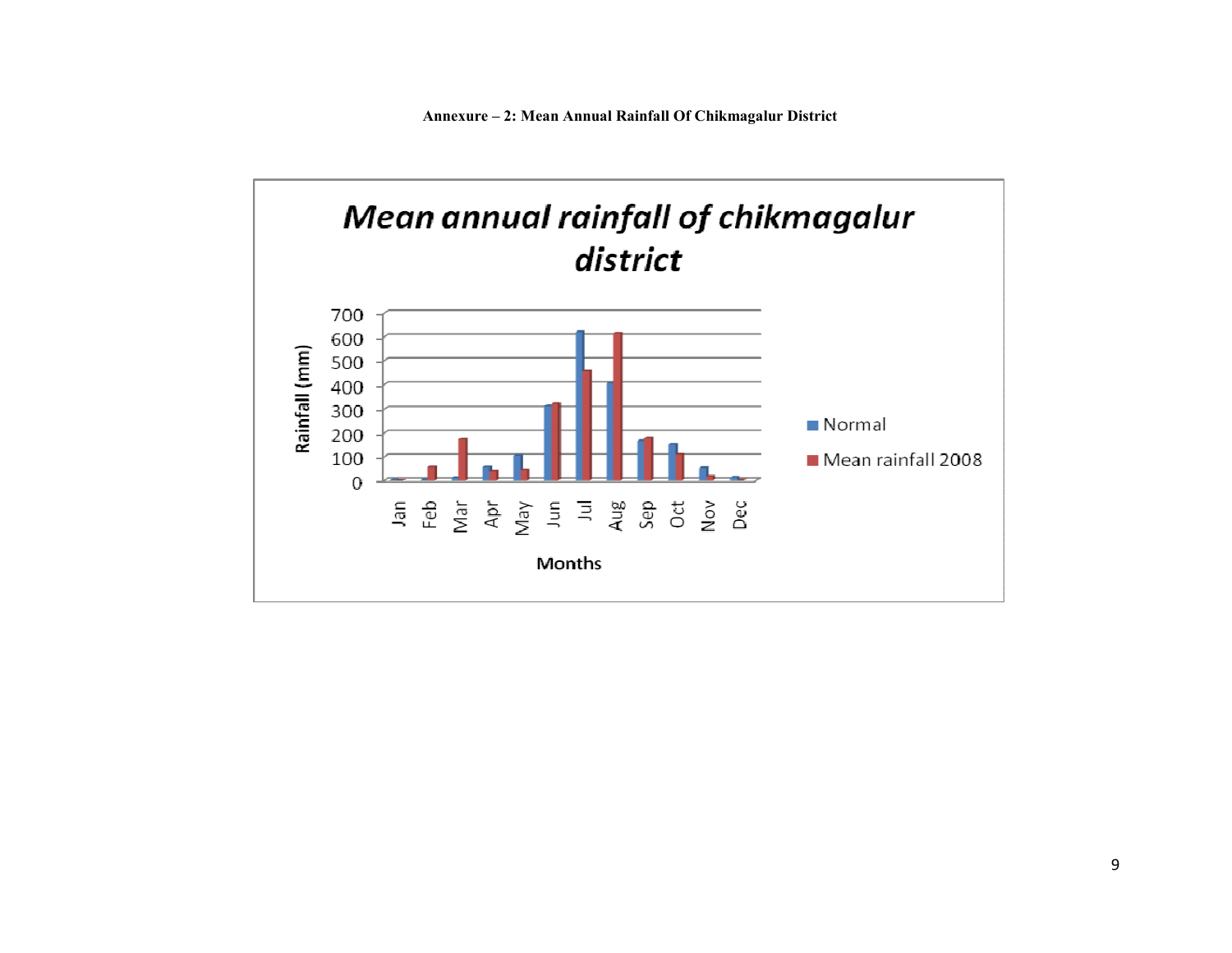Annexure – 3: Soil Map Of Chickmagalur District, Karnataka

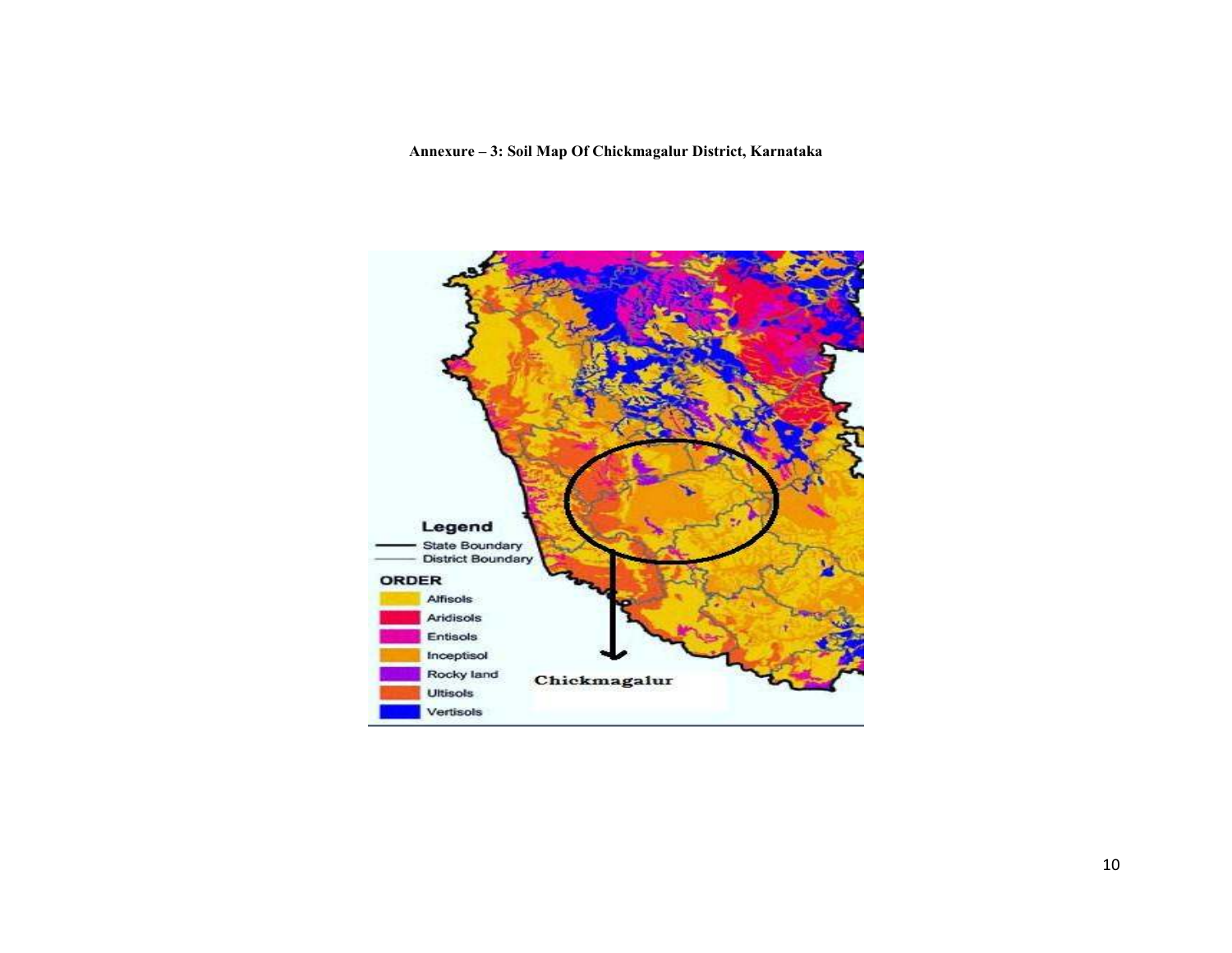#### 2.0 Strategies for weather related contingencies

## 2.1 Drought

## 2.1.1 Rainfed situation

| <b>Condition</b>                        |                                   |                             | <b>Suggested Contingency measures</b>                                      |                                                                                                                                                                                         |                                                                                                                                  |  |  |
|-----------------------------------------|-----------------------------------|-----------------------------|----------------------------------------------------------------------------|-----------------------------------------------------------------------------------------------------------------------------------------------------------------------------------------|----------------------------------------------------------------------------------------------------------------------------------|--|--|
| Early season drought<br>(delayed onset) | <b>Major Farming</b><br>situation | Normal crop/cropping system | Change in<br>crop/cropping<br>system                                       | <b>Agronomic measures</b>                                                                                                                                                               | <b>Remarks</b> on<br>Implementation                                                                                              |  |  |
| Delay by 2 weeks<br>June 3rd week       | <b>Upland</b> situation           | <b>Transplanted Paddy</b>   | No change                                                                  | SRI method of cultivation                                                                                                                                                               | Supply of seeds<br>through NFSM and<br>KSSC.                                                                                     |  |  |
|                                         | Midland<br>situation              | $-do$                       | No change                                                                  |                                                                                                                                                                                         |                                                                                                                                  |  |  |
|                                         | Lowland<br>situation              | $-do$                       | No change                                                                  |                                                                                                                                                                                         |                                                                                                                                  |  |  |
|                                         | Red sandy loam<br>soils           | Ragi                        | No change                                                                  | Opening of dead furrows in<br>between paired rows                                                                                                                                       | Supply of seeds<br>through KSSC                                                                                                  |  |  |
|                                         |                                   | Sunflower                   | No change                                                                  | Inter cultivation<br>$\bullet$<br>Thinning (removal of<br>$\bullet$<br>alternate rows and<br>mulching the same)                                                                         | Seed drills<br>$\bullet$<br>under RKVY<br>Supply of<br>seeds through<br><b>KSSC</b><br>Supply of<br>seeds through<br><b>NFSM</b> |  |  |
|                                         |                                   | Groundnut                   | Groundnut sole crop/<br>Groundnut +<br>Redgram $(8:2)$<br>Variety - TMV -2 | Seed treatment with Rhizobium<br>Application of Gypsum,<br>earthing up, ZnSO4 application<br>$(a)$ 10 kg/ha.<br>Use of BRG-2 short duration<br>Redgram variety for vegetable<br>purpose | Supply of seeds<br>through KSSC                                                                                                  |  |  |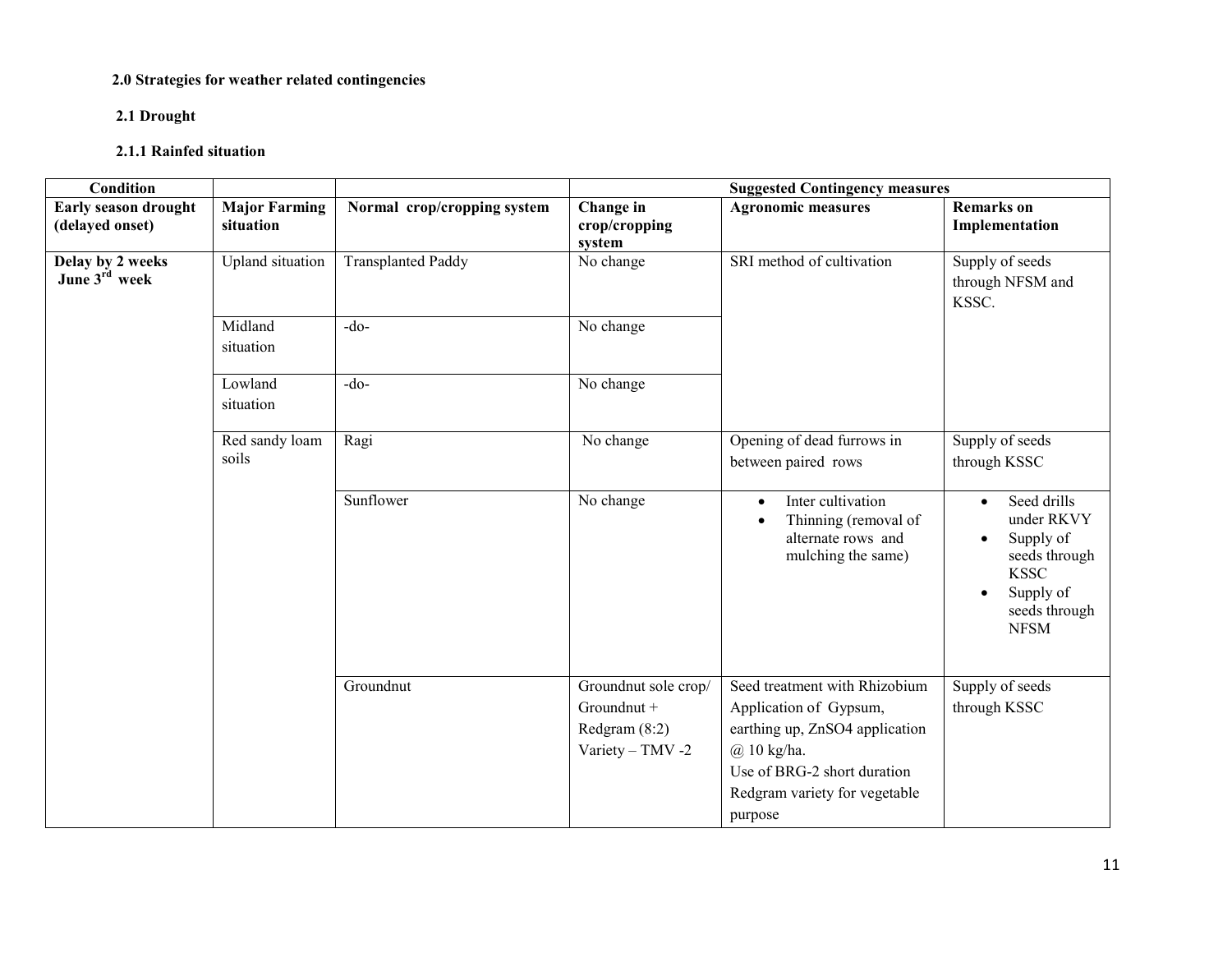| Condition                               |                                                                                                                                |               | <b>Suggested Contingency measures</b>                               |                                                                                                                                                                                                                                                                                                                  |                                                                                         |  |
|-----------------------------------------|--------------------------------------------------------------------------------------------------------------------------------|---------------|---------------------------------------------------------------------|------------------------------------------------------------------------------------------------------------------------------------------------------------------------------------------------------------------------------------------------------------------------------------------------------------------|-----------------------------------------------------------------------------------------|--|
| Early season drought                    | <b>Major Farming</b>                                                                                                           | Crop/cropping | Change in                                                           | <b>Agronomic measures</b>                                                                                                                                                                                                                                                                                        | <b>Remarks</b> on                                                                       |  |
| (delayed onset)                         | situation                                                                                                                      | system        | crop/cropping system                                                |                                                                                                                                                                                                                                                                                                                  | Implementation                                                                          |  |
| Delay by 4weeks<br><b>July 1st week</b> | <b>Upland Paddy</b><br><b>Transplanted Paddy</b><br>Prefer short duration<br>sowing<br>varieties Thunga, Tanu,<br>KRH-1, IR-20 |               | Hand weeding 40-50 days after                                       | Seed drills under RKVY<br>Supply of seeds through<br><b>KSSC</b><br>Supply of seeds through<br><b>NFSM</b>                                                                                                                                                                                                       |                                                                                         |  |
|                                         | Mid land paddy                                                                                                                 | $-do$         | Prefer varieties<br>Thunga, KHP-10 and<br>KHP-5                     | $\overline{a}$                                                                                                                                                                                                                                                                                                   | Supply of seeds through<br><b>NFSM</b>                                                  |  |
|                                         | Low land paddy                                                                                                                 | $-do-$        | Prefer varieties<br>Jeerige sanna, KHP-<br>9, KHP-5, CTH-1. CTH-2   | $\blacksquare$                                                                                                                                                                                                                                                                                                   | Supply of seeds through<br><b>KSSC</b><br>Supply of seeds through<br><b>NFSM</b>        |  |
|                                         | Red sandy loam<br>soils                                                                                                        | Ragi          | Prefer varieties MR-<br>1, MR-6, Indaf-8, L-5,<br>GPU-28 and HR-911 | Use 20% higher seed rate<br>than the recommended<br>Seed hardening by<br>$\bullet$<br>storing the seeds in a<br>gunny bag for 36-40<br>hours in well aerated<br>place after soaking it for<br>24 hours in water then<br>keep a weight over<br>gunny bag<br>Thinning upto 30%<br>depending on the<br>severity and | Supply of seeds through<br>KSSC and NFSM and<br>growing of short duration<br>varieties. |  |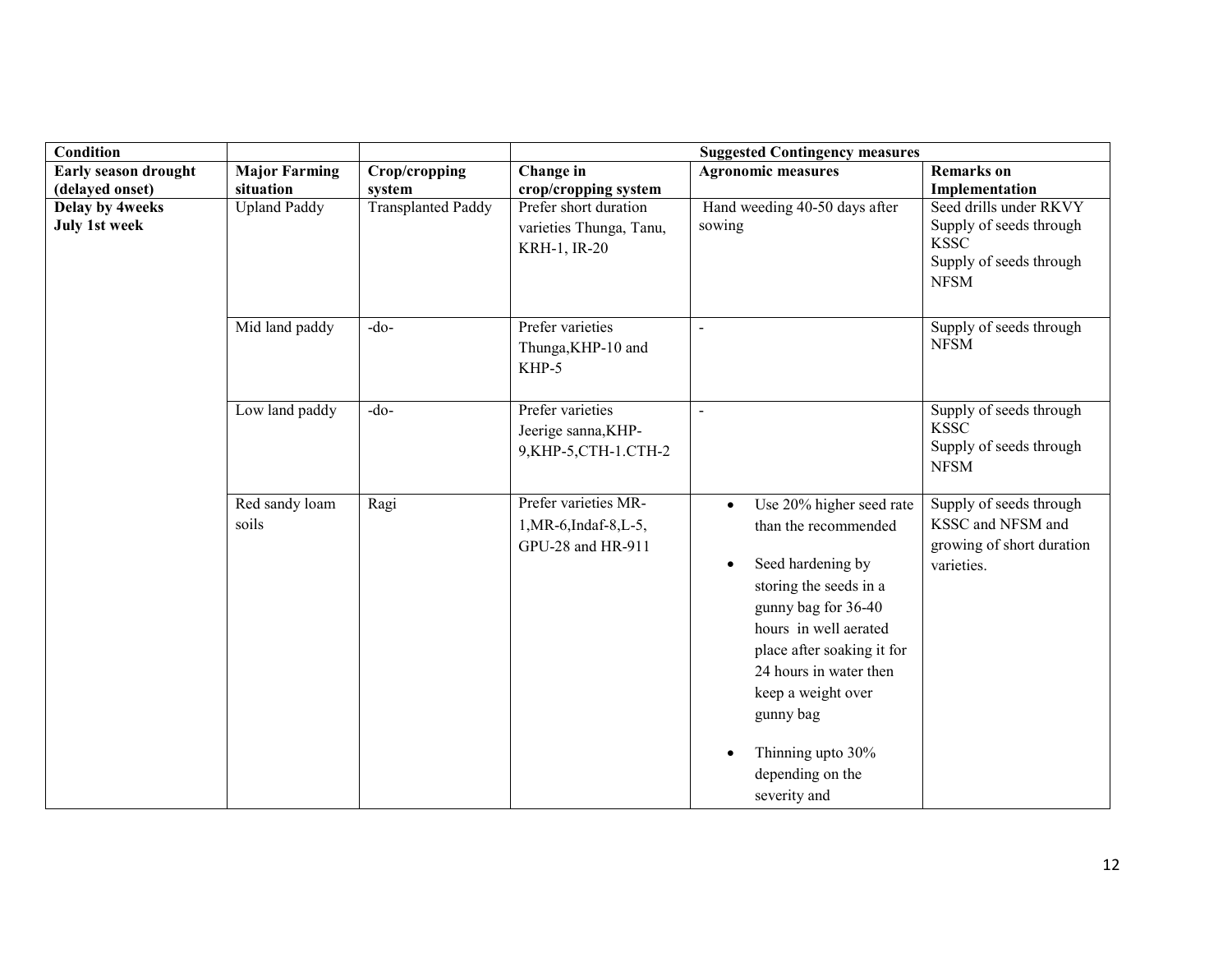| <b>Condition</b>     |                      |               | <b>Suggested Contingency measures</b> |                                  |                            |  |  |
|----------------------|----------------------|---------------|---------------------------------------|----------------------------------|----------------------------|--|--|
| Early season drought | <b>Major Farming</b> | Crop/cropping | Change in                             | <b>Agronomic measures</b>        | <b>Remarks</b> on          |  |  |
| (delayed onset)      | situation            | system        | crop/cropping system                  |                                  | Implementation             |  |  |
|                      |                      |               |                                       | intercultivation                 |                            |  |  |
|                      |                      |               |                                       | Opening of small                 |                            |  |  |
|                      |                      |               |                                       | furrows to conserve              |                            |  |  |
|                      |                      |               |                                       | moisture                         |                            |  |  |
|                      |                      |               |                                       |                                  |                            |  |  |
|                      |                      | Sunflower     | Prfer varieties KBSH-41               | Thinning of crop (maintenance of | Supply of seeds through    |  |  |
|                      |                      |               | and Modern                            | alternate rows) OR               | <b>KSSC</b> and NFSM       |  |  |
|                      |                      |               |                                       | Opening of dead furrows in       |                            |  |  |
|                      |                      |               |                                       | between the paired rows          |                            |  |  |
|                      |                      |               |                                       |                                  |                            |  |  |
|                      |                      | Groundnut     | Sunflower / Ragi                      | Mulching using farm residues     | Breeder seeds supply-      |  |  |
|                      |                      |               |                                       |                                  | UAS(B)                     |  |  |
|                      |                      |               | Groundnut + Redgram                   |                                  |                            |  |  |
|                      |                      |               | (8:2)                                 |                                  | $F1$ seeds supply $-$ KSSC |  |  |

| <b>Condition</b>                                 |                      |                                                                                                      |                                                                                                                                        | <b>Suggested Contingency measures</b>                                                                                                                     |                                                                                                        |
|--------------------------------------------------|----------------------|------------------------------------------------------------------------------------------------------|----------------------------------------------------------------------------------------------------------------------------------------|-----------------------------------------------------------------------------------------------------------------------------------------------------------|--------------------------------------------------------------------------------------------------------|
| <b>Early season drought</b>                      | <b>Major Farming</b> | Crop/cropping system                                                                                 | Change in crop/cropping                                                                                                                | <b>Agronomic measures</b>                                                                                                                                 | <b>Remarks</b> on                                                                                      |
| (delayed onset)                                  | situation            |                                                                                                      | system                                                                                                                                 |                                                                                                                                                           | Implementation                                                                                         |
| Delay by 6<br>weeks<br>July 3 <sup>rd</sup> week | Red sandy soils      | Groundnut (TMV-2 and other local<br>varieties) - Horsegram: (Local<br>varieties)<br>Ragi: MR-2, MR-6 | Ragi-cow pea<br>Sunflower: KBSH-41, KBSH-<br>44, Gangakaveri hybrid<br>Ragi: MR-2, GPU-28, MR-6,<br>Indaf-5<br>Cow pea: TVX-944, KBC-1 | In Finger millet :<br>1. Dry sowing 8-10 days<br>before rains with 15-<br>20% higher seed rate<br>2. Wider spacing<br>between the plant rows<br>(40x30cm) | Seed drills under<br><b>RKVY</b><br>Supply of seeds<br>through KSSC<br>Supply of seeds<br>through NFSM |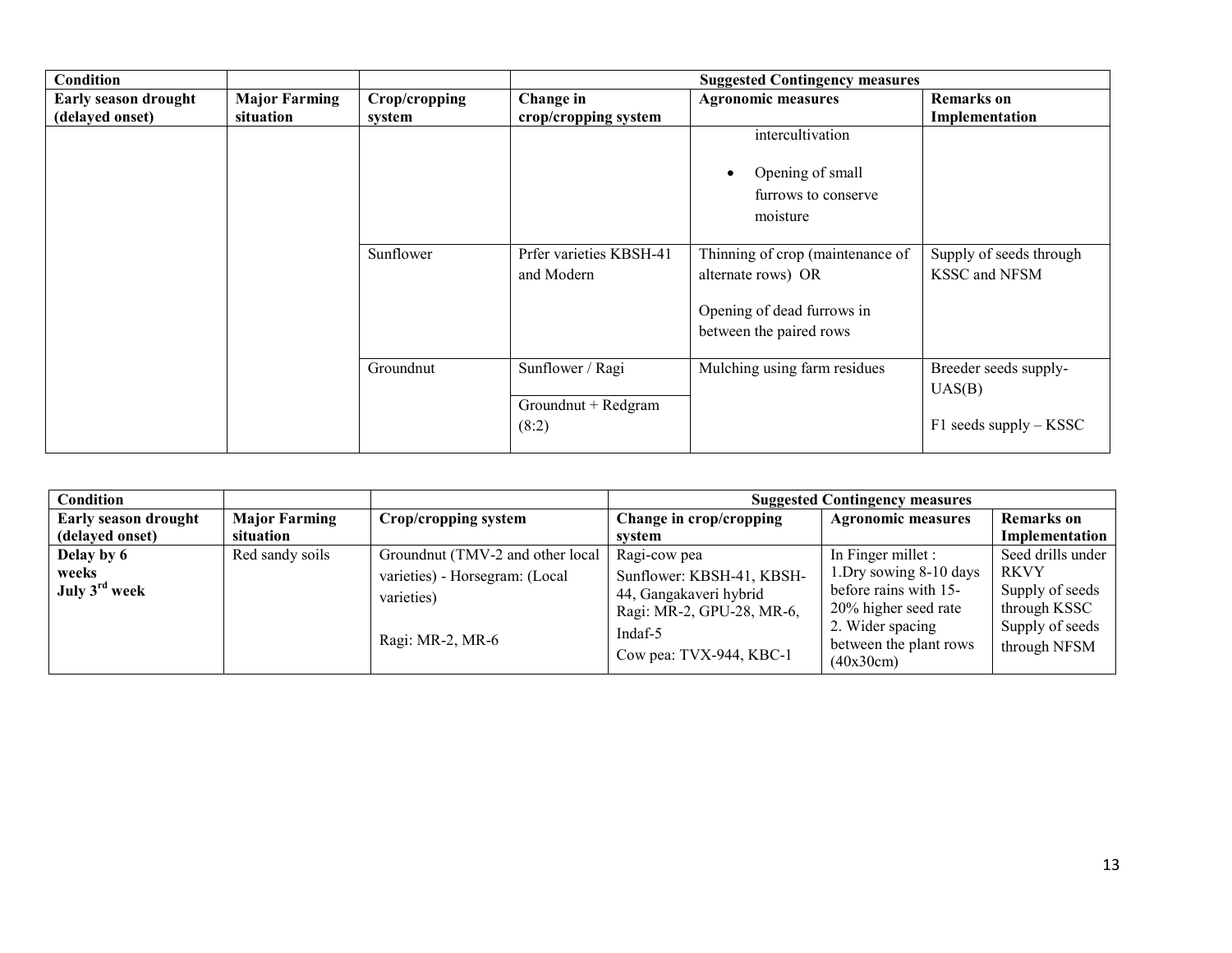| Condition                                         |                                |                      |                                                                                                                                                                                                                             | <b>Suggested Contingency measures</b>                                                                                                                          |                                                                                                            |
|---------------------------------------------------|--------------------------------|----------------------|-----------------------------------------------------------------------------------------------------------------------------------------------------------------------------------------------------------------------------|----------------------------------------------------------------------------------------------------------------------------------------------------------------|------------------------------------------------------------------------------------------------------------|
| <b>Early season</b><br>drought<br>(delayed onset) | <b>Major Farming situation</b> | Crop/cropping system | Change in crop/cropping<br>system                                                                                                                                                                                           | Agronomic<br>measures                                                                                                                                          | <b>Remarks</b> on<br>Implementation                                                                        |
| Delay by 8<br>weeks<br><b>August 1st week</b>     | Deep black soils               | Onion-Jowar          | Sunflower/ Ragi<br>Ground nut-Fodder sorghum<br>Sunflower:: KBSH-41, KBSH-<br>42, KBSH-44, Gangakaveri<br>hybrid<br>Ragi: GPU-45, GPU-48 Indaf-5<br>Ground nut : GPBD-4, JL-24<br>Fodder sorghum : JS-3, GS-20,<br>Salabane | Sunflower: wider<br>spacing $(75x30cm)$<br>seed treatment with<br>azospirilum $(a)$<br>$500$ g/ha<br>Ground nut: 2:1<br>opening of furrow<br>Thinning of crops | Seed drills under RKVY<br>Supply of seeds through<br><b>KSSC</b><br>Supply of seeds through<br><b>NFSM</b> |

| Condition           |                      |                             |                                          | <b>Suggested Contingency measures</b> |                       |
|---------------------|----------------------|-----------------------------|------------------------------------------|---------------------------------------|-----------------------|
| <b>Early season</b> | <b>Major Farming</b> | <b>Normal Crop/cropping</b> | Crop management                          | Soil nutrient and                     | <b>Remarks</b> on     |
| drought (Normal     | situation            | system                      |                                          | moisture                              | Implementation        |
| Drought)            |                      |                             |                                          | conservation                          |                       |
|                     |                      |                             |                                          | measures                              |                       |
|                     | Upland/Medium/Low    | Paddy                       | Use rock phosphate (RP $30\%$ $\omega$ ) |                                       | Farm ponds through    |
| <b>Normal onset</b> | land                 |                             | 250 kg/ha) as fertilizer source, use     |                                       | <b>IWSM</b> programme |
| followed by 15-20   |                      |                             | of storage water in tanks and            |                                       |                       |
| days dry spell      |                      |                             | rivers, reduction in basal fertilizer    |                                       |                       |
| after sowing        |                      |                             | dose, weed management                    |                                       |                       |
|                     | Red sandy loam soils | Ragi                        | Thinning and resowing                    |                                       |                       |
| leading to poor     |                      |                             |                                          |                                       |                       |
| germination/        |                      | Sunflower                   |                                          | Intercultivation                      |                       |
| Crop stand etc.     |                      |                             |                                          |                                       |                       |
|                     |                      |                             |                                          |                                       |                       |
|                     |                      |                             |                                          | Thinning                              |                       |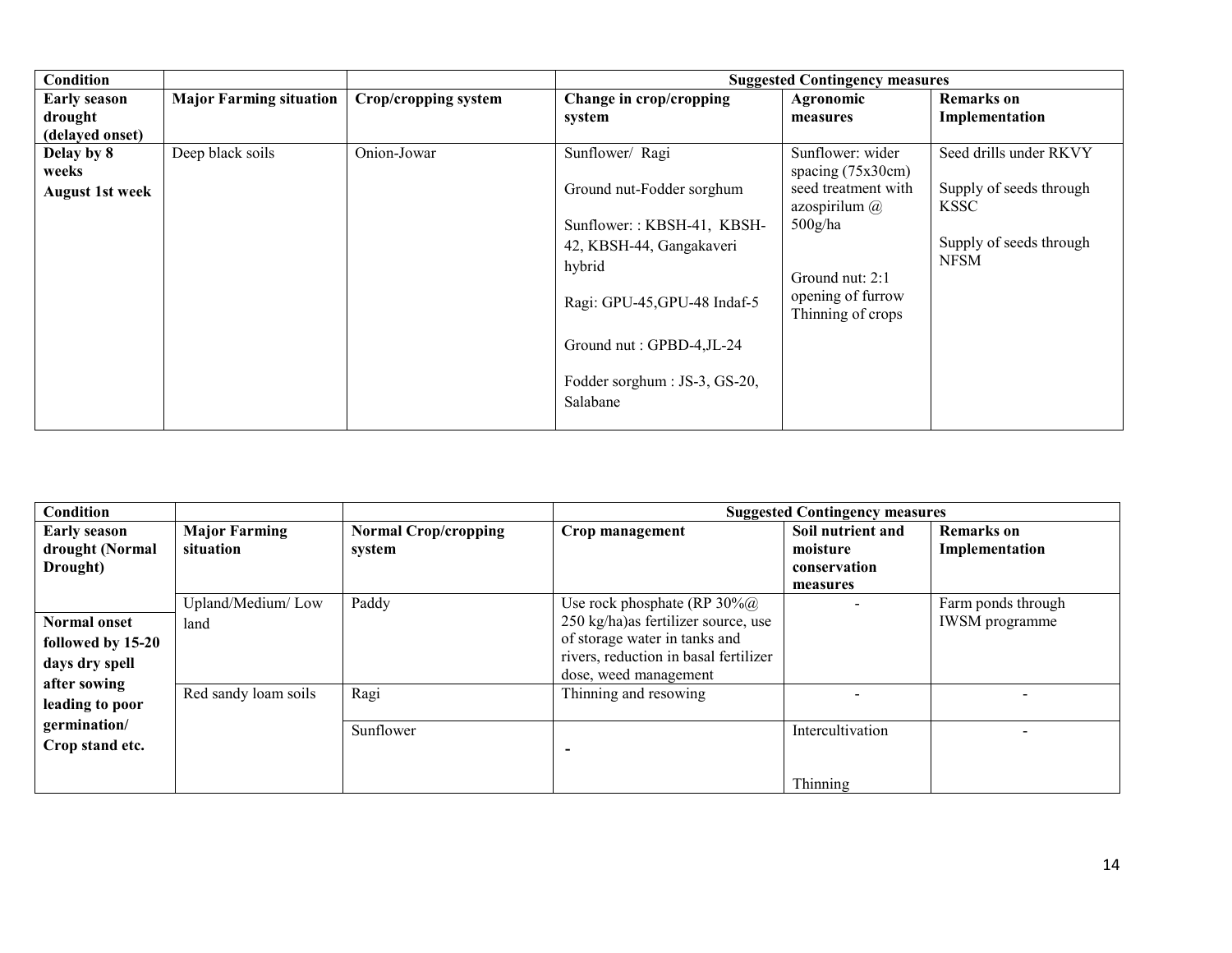| Condition                              |                                   |                                       |                                   | <b>Suggested Contingency measures</b> |                                     |
|----------------------------------------|-----------------------------------|---------------------------------------|-----------------------------------|---------------------------------------|-------------------------------------|
| <b>Early season</b><br>drought (Normal | <b>Major Farming</b><br>situation | <b>Normal Crop/cropping</b><br>system | Crop management                   | Soil nutrient and<br>moisture         | <b>Remarks</b> on<br>Implementation |
| Drought)                               |                                   |                                       |                                   | conservation                          |                                     |
|                                        |                                   |                                       |                                   | measures                              |                                     |
|                                        |                                   | Groundnut                             | 2:1 skip row method of planting   | -                                     |                                     |
|                                        |                                   |                                       | in ground nut with opening of     |                                       |                                     |
|                                        |                                   |                                       | furrow in skipped row after 25-30 |                                       |                                     |
|                                        |                                   |                                       | days of sowing                    |                                       |                                     |
|                                        |                                   |                                       |                                   |                                       |                                     |

| Condition           |                                   |                      |                                                                                      | <b>Suggested Contingency measures</b>                                                                                                                                                                                                     |                                                                                                              |
|---------------------|-----------------------------------|----------------------|--------------------------------------------------------------------------------------|-------------------------------------------------------------------------------------------------------------------------------------------------------------------------------------------------------------------------------------------|--------------------------------------------------------------------------------------------------------------|
| Mid season drought  | <b>Major Farming</b>              | Crop/cropping system | Crop management                                                                      | Soil management                                                                                                                                                                                                                           | <b>Remarks</b> on                                                                                            |
| (long dry spell)    | situation                         |                      |                                                                                      |                                                                                                                                                                                                                                           | Implementation                                                                                               |
| At vegetative stage | Upland/Mid land/<br>Lowland Paddy | Paddy                | life saving irrigation predominantly<br>during the critical stages of crop<br>growth | Use rock phosphate<br>as fertilizer source,<br>use of PSB, use of<br>storage water in<br>tanks and rivers,<br>reduction in basal<br>fertilizer dose, weed<br>management,<br>Intercultivation.<br>Split application of<br>fertilizer doses | Supply of inter cultural<br>implements through<br><b>RKVY</b><br>Farm ponds through<br><b>IWSM</b> programme |
|                     | Red sandy loam soils              | Ragi<br>Sunflower    | Thinnng and resowing                                                                 | In-situ green<br>manuring<br>incorporation, soil<br>mulch, inter<br>cultivation, weed<br>management,<br>reducing plant<br>population<br>Repeated                                                                                          | Supply of inter cultural<br>implements through<br><b>RKVY</b><br>$\overline{\phantom{0}}$                    |
|                     |                                   |                      |                                                                                      | intercultivation and                                                                                                                                                                                                                      |                                                                                                              |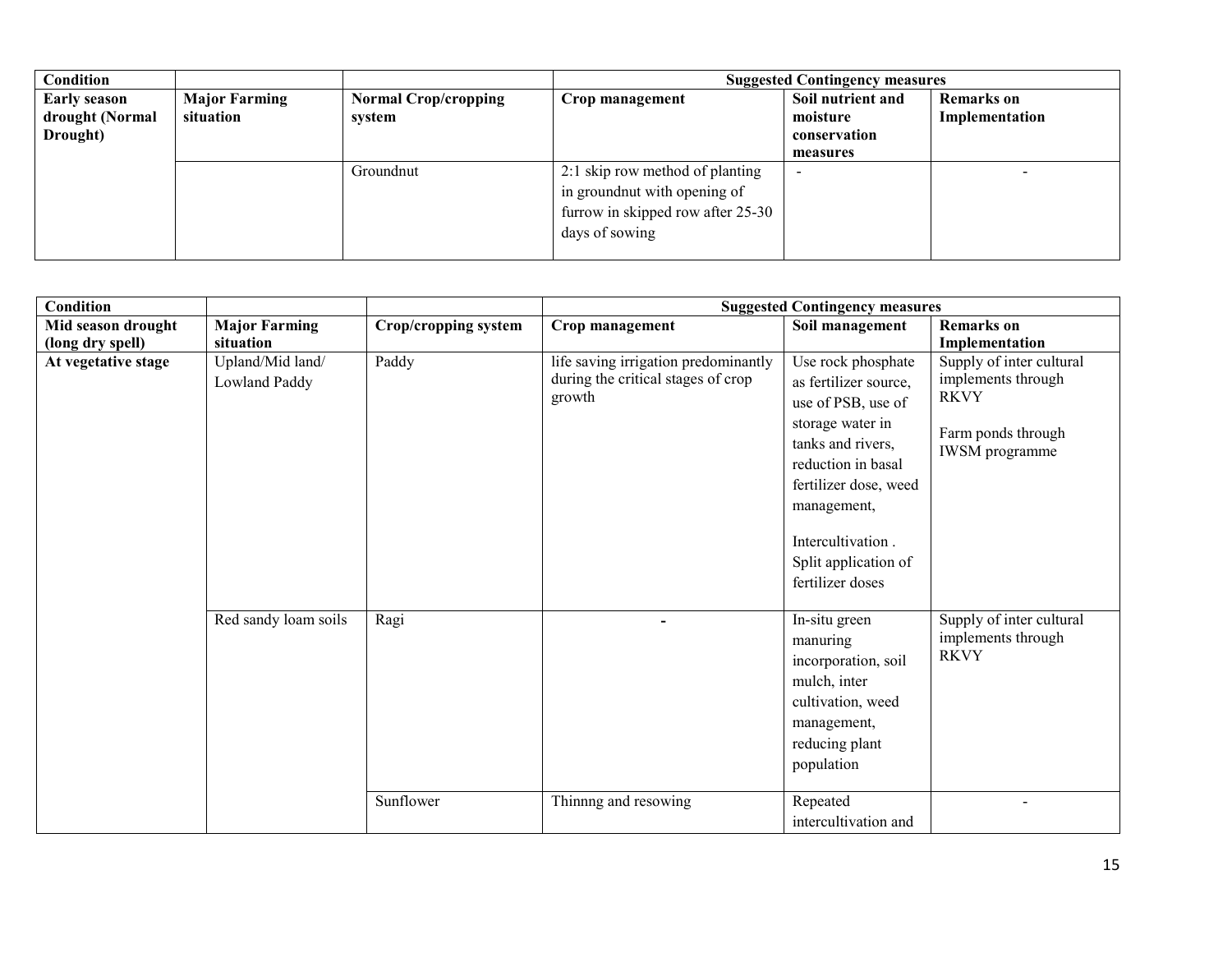| Condition          |                      |                      | <b>Suggested Contingency measures</b> |                 |                   |  |
|--------------------|----------------------|----------------------|---------------------------------------|-----------------|-------------------|--|
| Mid season drought | <b>Major Farming</b> | Crop/cropping system | Crop management                       | Soil management | <b>Remarks</b> on |  |
| (long dry spell)   | situation            |                      |                                       |                 | Implementation    |  |
|                    |                      |                      |                                       | thinning        |                   |  |
|                    |                      |                      |                                       |                 |                   |  |
|                    |                      | Groundnut            |                                       |                 |                   |  |
|                    |                      |                      |                                       |                 |                   |  |

| Condition                              |                                   |                      |                                                                                               | <b>Suggested Contingency measures</b>                                |                                             |
|----------------------------------------|-----------------------------------|----------------------|-----------------------------------------------------------------------------------------------|----------------------------------------------------------------------|---------------------------------------------|
| Mid season drought<br>(long dry spell) | <b>Major Farming</b><br>situation | Crop/cropping system | Crop management                                                                               | Soil management                                                      | <b>Remarks</b> on<br>Implementation         |
| At reproductive stage                  | Upland/Mid land/<br>Lowland Paddy | Paddy                | Irrigation at panicle initiation<br>and grain filling stages                                  | Life saving irrigation<br>using storage water<br>from tank and river | Farm ponds through<br><b>IWSM</b> programme |
|                                        | Red sandy loam<br>soils           | Ragi                 | Protective irrigation at ear head<br>formation and grain filling<br>stages                    | $-do-$                                                               | $-do-$                                      |
|                                        |                                   | Sunflower            | Critical stages of irrigation<br>during flowering, anthesis and<br>grain filling stages       | $-do-$                                                               | $-do-$                                      |
|                                        |                                   | Groundnut            | Earthing up before 40 days after<br>sowing<br>Life saving irrigation<br>Thinning of the crops | Mulching of the soil to<br>be done to conserve<br>moisture           | $-do-$                                      |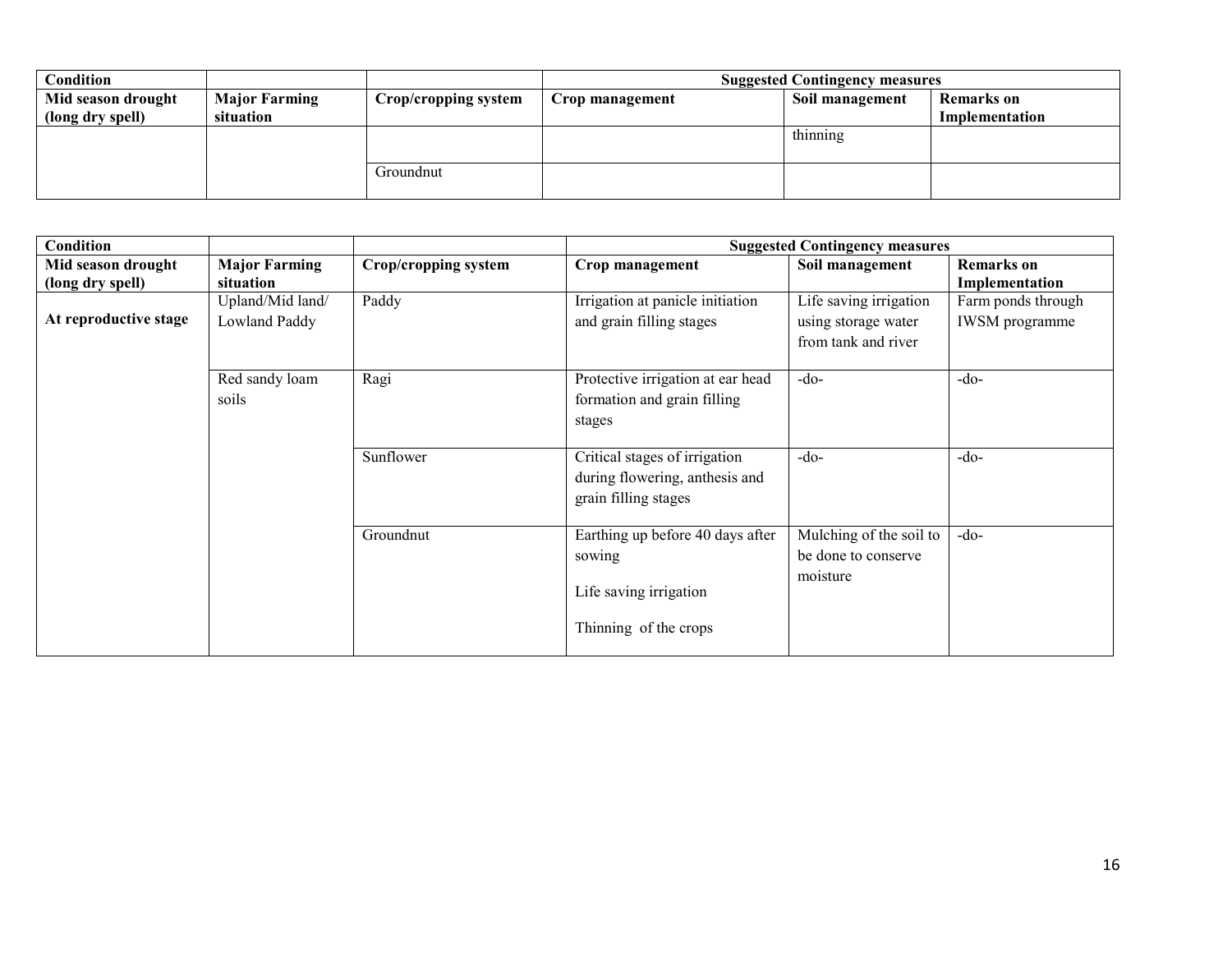| <b>Condition</b>        |                                   |                             |                                                                      | <b>Suggested Contingency measures</b>                                                                                                                                 |                                                                                               |
|-------------------------|-----------------------------------|-----------------------------|----------------------------------------------------------------------|-----------------------------------------------------------------------------------------------------------------------------------------------------------------------|-----------------------------------------------------------------------------------------------|
| <b>Terminal drought</b> | <b>Major Farming</b><br>situation | <b>Crop/cropping system</b> | Crop management                                                      | <b>Rabi Crop planning</b>                                                                                                                                             | <b>Remarks</b> on<br>Implementation                                                           |
|                         | Upland/Mid land/<br>Lowland Paddy | Paddy                       | Harvest the crop even at 75%<br>physiological maturity               | Cowpea, Greengram,<br>Field bean, Soybean<br>Greengram varieties<br>PDM-84-178, PS-16<br>Soybean varieties KHSB-<br>2, KB-79<br>Field bean varieties HA-3<br>and HA-4 |                                                                                               |
|                         | Red sandy loam soils              | Ragi                        | Harvest at physiological<br>maturity stage                           | Horsegram and Jowar                                                                                                                                                   | Farm ponds through<br><b>IWSM</b> programme                                                   |
|                         |                                   | Sunflower                   | $-do-$                                                               | Horsegram and fodder<br>Jowar                                                                                                                                         | $-do-$                                                                                        |
|                         |                                   | Groundnut                   | Life saving irrigation<br>Harvest at physiological<br>maturity stage | Cowpea, Fodder<br>sorghum, Field bean,<br>Horsegram (October<br>month)                                                                                                | Farm ponds through<br><b>IWSM</b> programme<br>Threshing<br>implements through<br><b>RKVY</b> |

## 2.1.2 Irrigated situation

| Condition                                                               |                      |                      | <b>Suggested Contingency measures</b> |                           |                   |
|-------------------------------------------------------------------------|----------------------|----------------------|---------------------------------------|---------------------------|-------------------|
|                                                                         | <b>Major Farming</b> | Crop/cropping system | Change in crop/cropping               | <b>Agronomic measures</b> | <b>Remarks</b> on |
|                                                                         | situation            |                      | svstem                                |                           | Implementation    |
| Delayed/limited<br>release of water in<br>canals due to low<br>rainfall | NA                   |                      |                                       |                           |                   |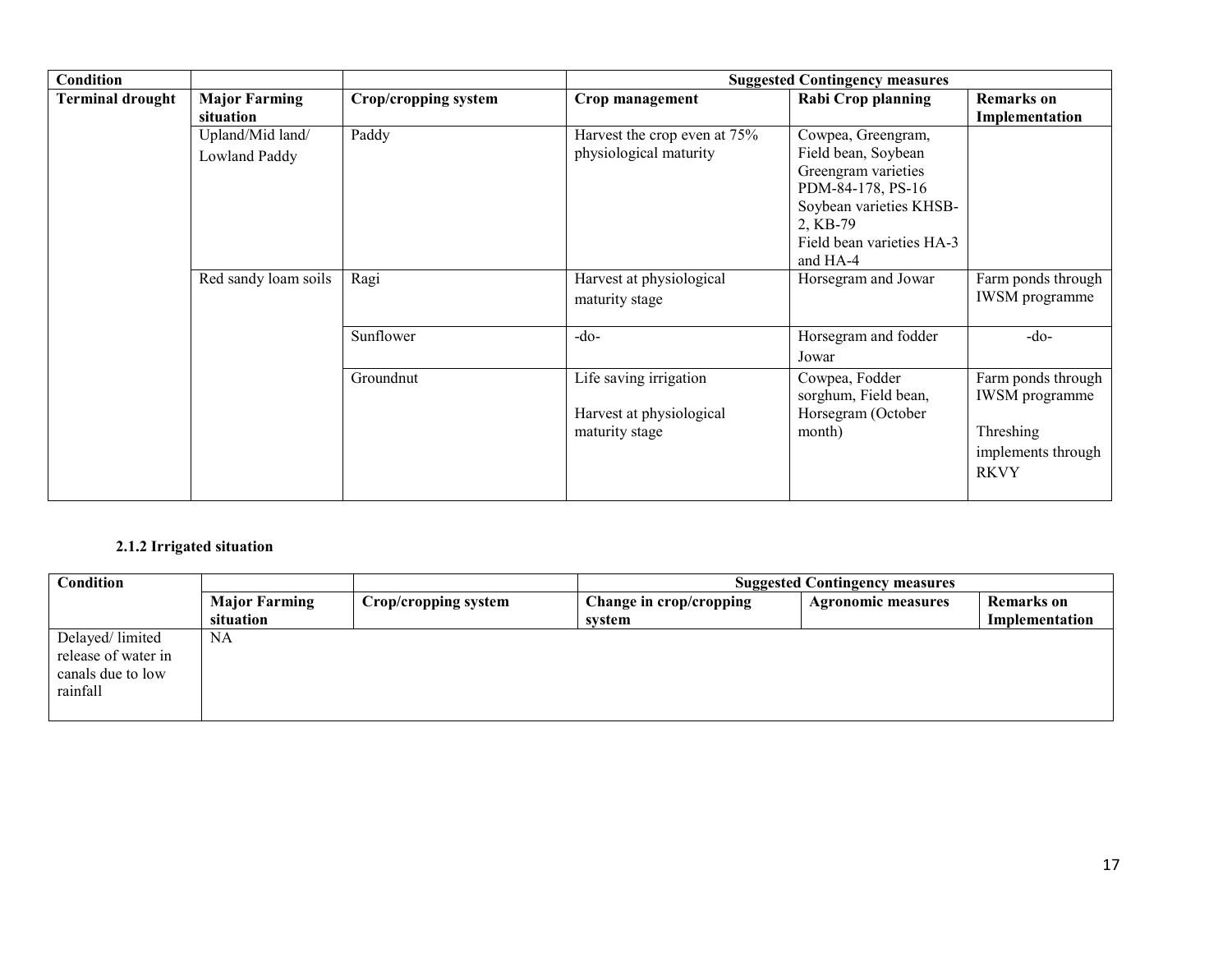| Condition           |                      |                      |                         | <b>Suggested Contingency measures</b> |                |
|---------------------|----------------------|----------------------|-------------------------|---------------------------------------|----------------|
|                     | <b>Major Farming</b> | Crop/cropping system | Change in crop/cropping | <b>Agronomic measures</b>             | Remarks on     |
|                     | situation            |                      | svstem                  |                                       | Implementation |
| Non release of      | NA                   |                      |                         |                                       |                |
| water in canals     |                      |                      |                         |                                       |                |
| under delayed onset |                      |                      |                         |                                       |                |
| of monsoon in       |                      |                      |                         |                                       |                |
| catchment           |                      |                      |                         |                                       |                |

| Condition         |                      |                      |                         | <b>Suggested Contingency measures</b> |                   |
|-------------------|----------------------|----------------------|-------------------------|---------------------------------------|-------------------|
|                   | <b>Major Farming</b> | Crop/cropping system | Change in crop/cropping | <b>Agronomic measures</b>             | <b>Remarks</b> on |
|                   | situation            |                      | svstem                  |                                       | Implementation    |
| Lack of inflows   | NA                   |                      |                         |                                       |                   |
| into tanks due to |                      |                      |                         |                                       |                   |
| insufficient /    |                      |                      |                         |                                       |                   |
| delayed onset of  |                      |                      |                         |                                       |                   |
| monsoon           |                      |                      |                         |                                       |                   |
|                   |                      |                      |                         |                                       |                   |
|                   |                      |                      |                         |                                       |                   |

| Condition           | <b>Suggested Contingency measures</b> |                      |                         |                           |                   |
|---------------------|---------------------------------------|----------------------|-------------------------|---------------------------|-------------------|
|                     | <b>Major Farming</b>                  | Crop/cropping system | Change in crop/cropping | <b>Agronomic measures</b> | <b>Remarks</b> on |
|                     | situation                             |                      | system                  |                           | Implementation    |
| Insufficient        | NA                                    |                      |                         |                           |                   |
| groundwater         |                                       |                      |                         |                           |                   |
| recharge due to low |                                       |                      |                         |                           |                   |
| rainfall            |                                       |                      |                         |                           |                   |
| Any other condition |                                       |                      |                         |                           |                   |
| (specify)           |                                       |                      |                         |                           |                   |
|                     |                                       |                      |                         |                           |                   |

# 2.2 Unusual rains (untimely, unseasonal etc) (for both rainfed and irrigated situations)

| Condition                                                               | Suggested contingency measure                               |                        |                                                       |                      |  |
|-------------------------------------------------------------------------|-------------------------------------------------------------|------------------------|-------------------------------------------------------|----------------------|--|
| Continuous high rainfall<br>in a short span leading to<br>water logging | <b>Vegetative stage</b>                                     | <b>Flowering stage</b> | Crop maturity stage                                   | Post harvest         |  |
| Groundnut                                                               | Provide drainage (surface)<br>drainage with proper channels | Provide drainage       | Drain out excess water<br>Harvesting at physiological | Shift to safer place |  |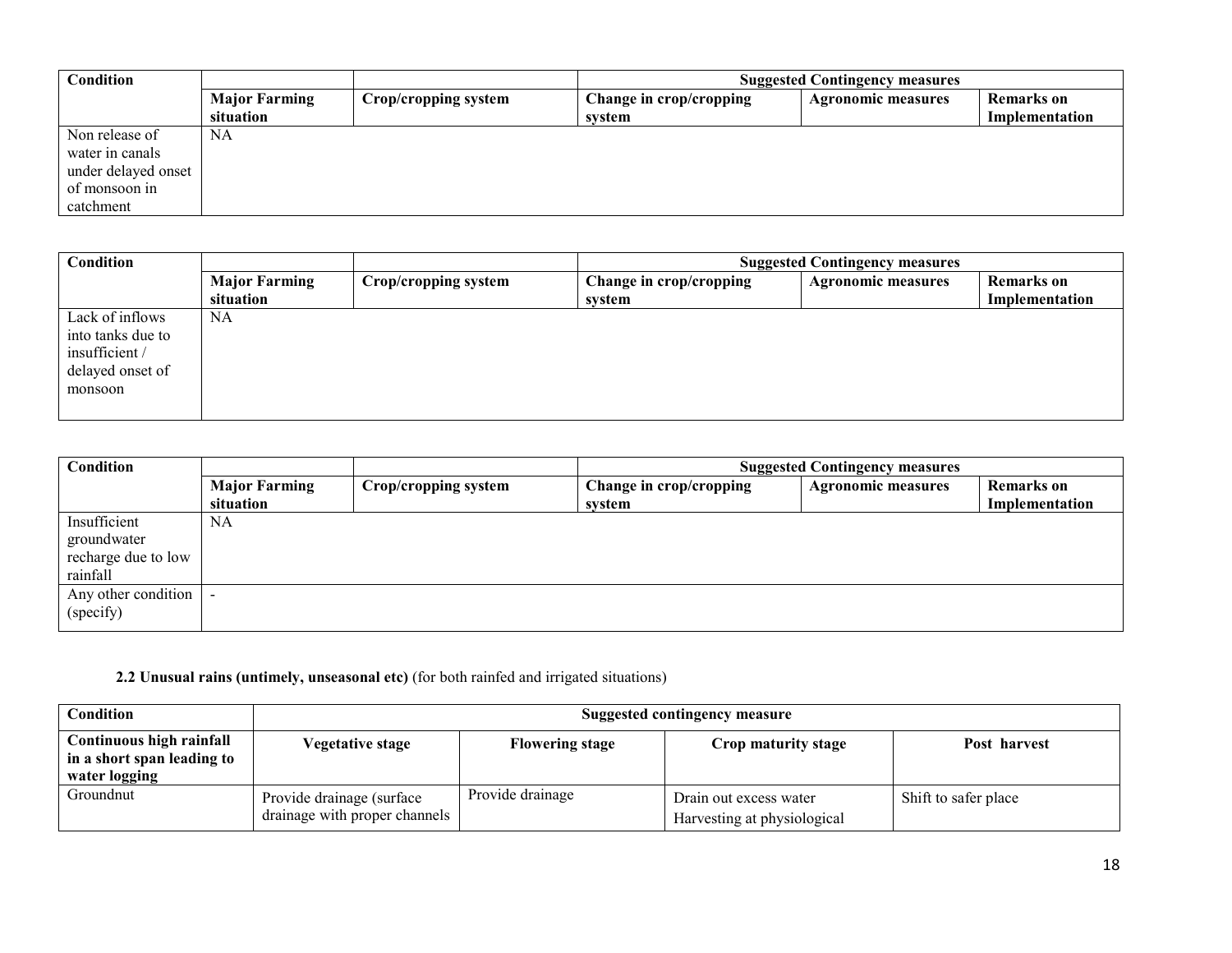|               | all around the field)<br>Depth of drainage channel-1-<br>$1.5$ ft. |                                                                                    | maturity stage                   |                                                         |  |  |
|---------------|--------------------------------------------------------------------|------------------------------------------------------------------------------------|----------------------------------|---------------------------------------------------------|--|--|
| Finger millet | $-do-$                                                             | $-do-$                                                                             | $-do-$                           | $-do-$                                                  |  |  |
| Maize         | Surface drainage                                                   | $-do-$                                                                             | De-top to provide aeration       | Shift to safe place dry in shade<br>and turn frequently |  |  |
| Fieldbean     | Provide drainage                                                   | $-do-$                                                                             | Harvest for vegetable<br>purpose | Safe storage against storage pest<br>and disease        |  |  |
| Horsegram     | Provide drainage                                                   | $-do-$                                                                             | Drain out excess water           | Safe storage against storage pest<br>and disease        |  |  |
| Horticulture  |                                                                    |                                                                                    |                                  |                                                         |  |  |
| Coconut       | Proper drainage should be ensured                                  |                                                                                    |                                  |                                                         |  |  |
| Arecanut      |                                                                    | Proper drainage should be ensured by constructing drainage channels, 25-30 cm deep |                                  |                                                         |  |  |

|            | Outbreak of pests and diseases due to unseasonal rains         |                                                                          |                                                                                              |                                                                                                                                                     |
|------------|----------------------------------------------------------------|--------------------------------------------------------------------------|----------------------------------------------------------------------------------------------|-----------------------------------------------------------------------------------------------------------------------------------------------------|
| Paddy      | Blast - Seed treatment with<br>agrosan @ 2.5-3.0 g/kg seed     | Blast – tricyclazole $\omega$ 0.6g/lt                                    | Neck blast - tricyclazole @ 0.6g/lt                                                          | Rice weevil<br>Control measures:<br>Melathion 50%EC -1 lt in 100 lt<br>of water (use 3 lt of solution per<br>100 sq.mt area) at 15 days<br>interval |
|            |                                                                |                                                                          |                                                                                              | Use neem leaves in storage bins                                                                                                                     |
| Ragi       | Aphids, - Dimethoate $-1.7$<br>ml/lit.                         | Aphids,-Dimethoate $-1.7$<br>ml/lit.                                     | Neck blast-carbendazim-<br>$0.5$ gm/lit                                                      |                                                                                                                                                     |
| Sunflower  |                                                                | Bud necrosis-0.3ml/lit.<br>imidacloprid                                  | Bud necrosis-0.3ml/lit.<br>Imidacloprid<br>Head / Flower rot- spray with<br>$0.2\%$ mancozeb |                                                                                                                                                     |
| Ground nut | Tikka leaf spot - Carbendazim<br>@ 1 g/lt $(625 \text{ g/ha})$ | Collar rot – Seed treatment<br>with Captan $\omega$ 2 g/lt (200<br>g/ha) | Foot rot-spray with 0.1 $\%$<br>carbendazim.                                                 | Afflatoxin Use of rock salts (2%),<br>plant products like Asafoetida<br>$(hing)$ $(0.1\%)$ Turmeric powder                                          |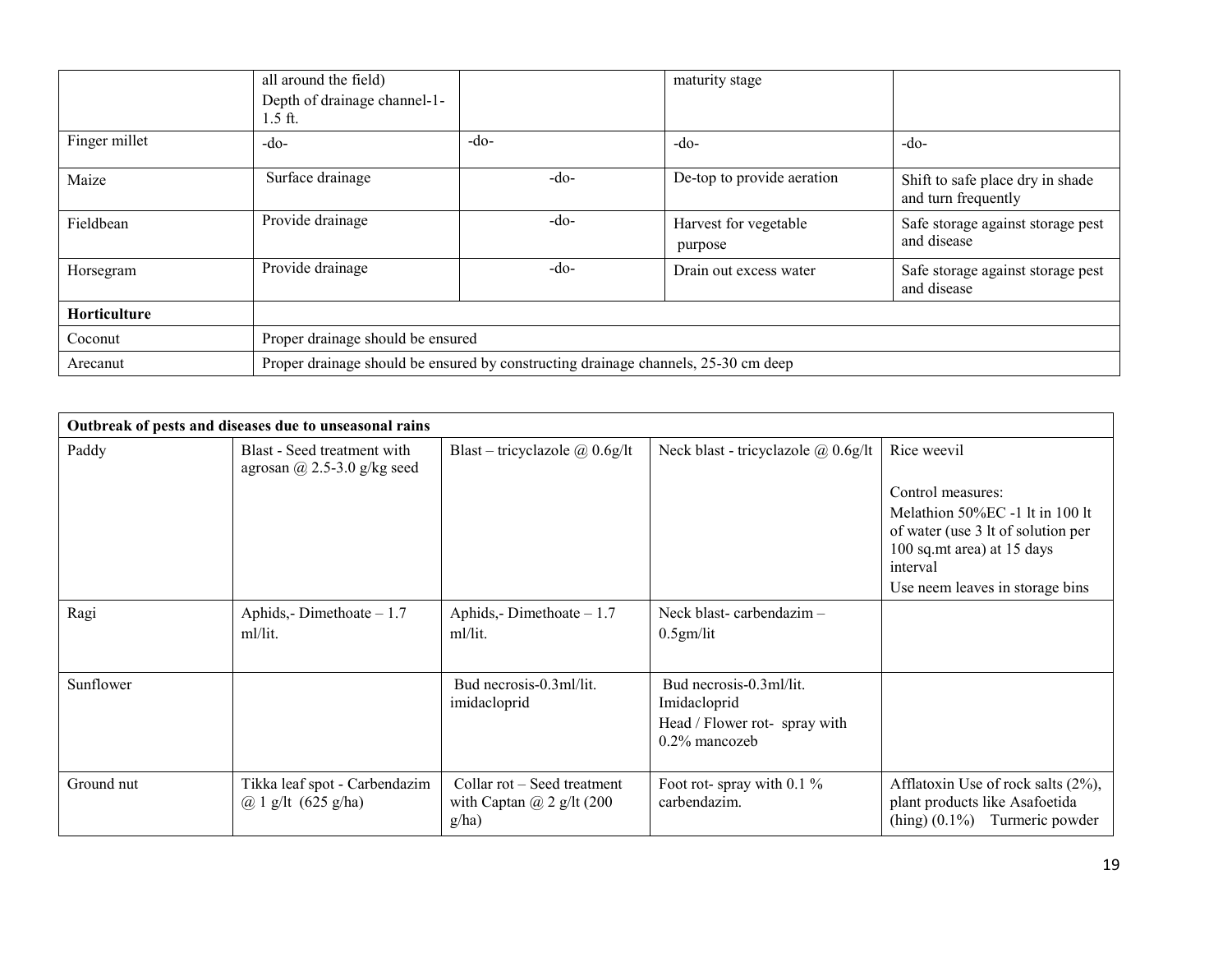|                     |                                                                                                            |                                                                                                                                             |                                                                                                                                                        | $(2\%)$ and leaf extracts of neem<br>and Mehendi (Henna) |
|---------------------|------------------------------------------------------------------------------------------------------------|---------------------------------------------------------------------------------------------------------------------------------------------|--------------------------------------------------------------------------------------------------------------------------------------------------------|----------------------------------------------------------|
| <b>Horticulture</b> |                                                                                                            |                                                                                                                                             |                                                                                                                                                        |                                                          |
| Arecanut            | Root grub: Drench with<br>chlorpyriphos $(0.04\%)$<br>suspension twice, in May and<br>September.           | Inflorescence die back : spray<br>Zineb $(4 \text{ g/litre})$ twice, one<br>just after female flowers are<br>set and again 15-28 days later | Koleroga/ Mahali: spraying<br>Bordeaux mixture (1%) twice a<br>year, one just before the onset of<br>South-West monsoon and another<br>40 days later   |                                                          |
| Coconut             | Black headed caterpillar :<br>Release of parasitoids like<br>Gorriozus nephantidis,<br>Elasmus nephantidis |                                                                                                                                             | Mites: Spraying biopesticides on<br>the bunches - 2% neem oil -<br>garlic emulsion (20ml neem oil +<br>$20g$ garlic + 5g bar soap in 1 litre<br>water) |                                                          |

#### 2.3 Floods

| <b>Condition</b>                            | Suggested contingency measures |                         |                           |            |  |
|---------------------------------------------|--------------------------------|-------------------------|---------------------------|------------|--|
| Transient water logging/ partial inundation | Seedling / nursery stage       | <b>Vegetative stage</b> | <b>Reproductive stage</b> | At harvest |  |
|                                             |                                | NА                      |                           |            |  |
| Continuous submergence                      |                                |                         |                           |            |  |
| for more than 2 days                        |                                | ΝA                      |                           |            |  |
| Sea water inundation                        |                                | NΑ                      |                           |            |  |

## 2.4 Extreme events: Heat wave / Cold wave/Frost/ Hailstorm /Cyclone – NA

| <b>Extreme</b>   | <b>Suggested contingency measures</b> |                         |                           |         |  |  |
|------------------|---------------------------------------|-------------------------|---------------------------|---------|--|--|
| event type       | Seedling / nursery stage              | <b>Vegetative stage</b> | <b>Reproductive stage</b> | At      |  |  |
|                  |                                       |                         |                           | harvest |  |  |
| <b>Heat Wave</b> |                                       |                         |                           |         |  |  |
|                  |                                       | <b>NA</b>               |                           |         |  |  |
| Cold wave        | NA                                    |                         |                           |         |  |  |
| Frost            |                                       | NA                      |                           |         |  |  |
| Hailstorm        |                                       | NA                      |                           |         |  |  |
| Cyclone          |                                       | NA                      |                           |         |  |  |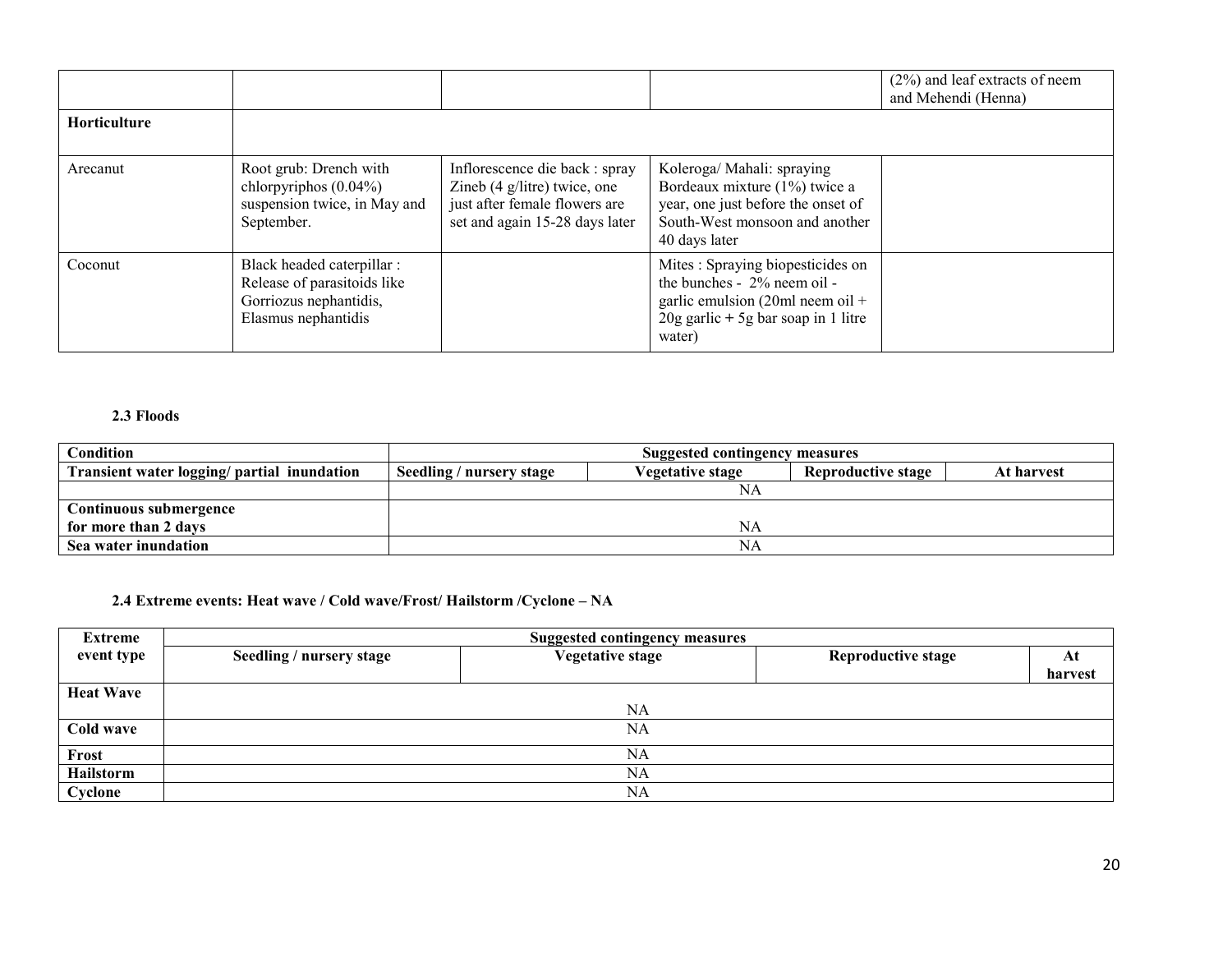## 2.5 Contingent strategies for Livestock, Poultry & Fisheries

# 2.5.1 Livestock

|                |                                                                                                                                                                                                                                                    | <b>Suggested contingency measures</b>                                                                                                                                                                                                                                                                                                                               |                                                                                                                                                                                                                                                                                                                     |  |  |
|----------------|----------------------------------------------------------------------------------------------------------------------------------------------------------------------------------------------------------------------------------------------------|---------------------------------------------------------------------------------------------------------------------------------------------------------------------------------------------------------------------------------------------------------------------------------------------------------------------------------------------------------------------|---------------------------------------------------------------------------------------------------------------------------------------------------------------------------------------------------------------------------------------------------------------------------------------------------------------------|--|--|
|                | Before the event                                                                                                                                                                                                                                   | During the event                                                                                                                                                                                                                                                                                                                                                    | After the event                                                                                                                                                                                                                                                                                                     |  |  |
| <b>Drought</b> | As the district is occasionally prone to<br>drought the following measures to be<br>taken to ameliorate the fodder deficiency<br>Sowing of cereals (Sorghum/Bajra) and                                                                             | Harvest and use biomass of dried up crops (Bajra,<br>Paddy, Horse gram, Sorghum, Groundnut, Maize,<br>Bengal gram green etc., material as fodder.<br>Use of unconventional and locally available cheap                                                                                                                                                              | Training/educating farmers for feed $&$ fodder<br>storage.<br>Maintenance / repair of silo pits and feed/fodder<br>stores.                                                                                                                                                                                          |  |  |
|                | leguminous crops (Lucerne, Berseem,<br>Horse gram, Cowpea) during North-East<br>monsoon under dry land system for<br>fodder production.<br>Available Bajra/sorghum stoverand<br>groundnut haulms should be properly<br>stored for future use.      | feed ingredients especially groundnut cake and<br>haulms as protein supplement for livestock during<br>drought<br>Concentrate ingredients such as Grains, brans,<br>chunnies & oilseed cakes, low grade grains etc.<br>unfit for human consumption should be procured<br>from Govt. Godowns for feeding as supplement for<br>high productive animals during drought | Encourage progressive farmers to grow fodder<br>crops of sorghum/bajra/maize(UP chari, MP<br>chari, HC-136, HD-2, GAINT BAJRA, L-74, K-<br>677, Ananad/African Tall etc., on their own<br>lands & supporting them with assisting<br>infrastructures like seeds, manure.<br>Supply of quality fodder seed (multi cut |  |  |
|                | Encourage silage making with available<br>maize fodder in the villages                                                                                                                                                                             | Continuous supplementation of mineral mixture to<br>prevent infertility                                                                                                                                                                                                                                                                                             | sorghum/bajra/maize varieties) and fodder slips<br>of Napier, guinea grass well before monsoon                                                                                                                                                                                                                      |  |  |
|                | Collection of groundnut haulms and<br>groundnut cake for use as feed<br>supplement during drought                                                                                                                                                  | Harvest the tree fodder (Neem, Subabul, Acasia,<br>Pipal etc) and unconventional feeds resources<br>available and use as fodder for livestock (LS).                                                                                                                                                                                                                 | Replenish the feed and fodder banks                                                                                                                                                                                                                                                                                 |  |  |
|                | Chopping of fodder should be made as<br>mandatory in every village through<br>supply and establishment of good quality<br>chaff cutters.<br>Harvesting and collection of perennial<br>vegetation particularly grasses which<br>grow during monsoon | Available feed and fodder should be cut from<br>CPRs and stall fed in order to reduce the energy<br>requirements of the animals<br>Advise the farmers about the practice of mixing<br>available kitchen waste with dry fodder while<br>feeding                                                                                                                      |                                                                                                                                                                                                                                                                                                                     |  |  |
|                | Proper drying, bailing and densification                                                                                                                                                                                                           |                                                                                                                                                                                                                                                                                                                                                                     |                                                                                                                                                                                                                                                                                                                     |  |  |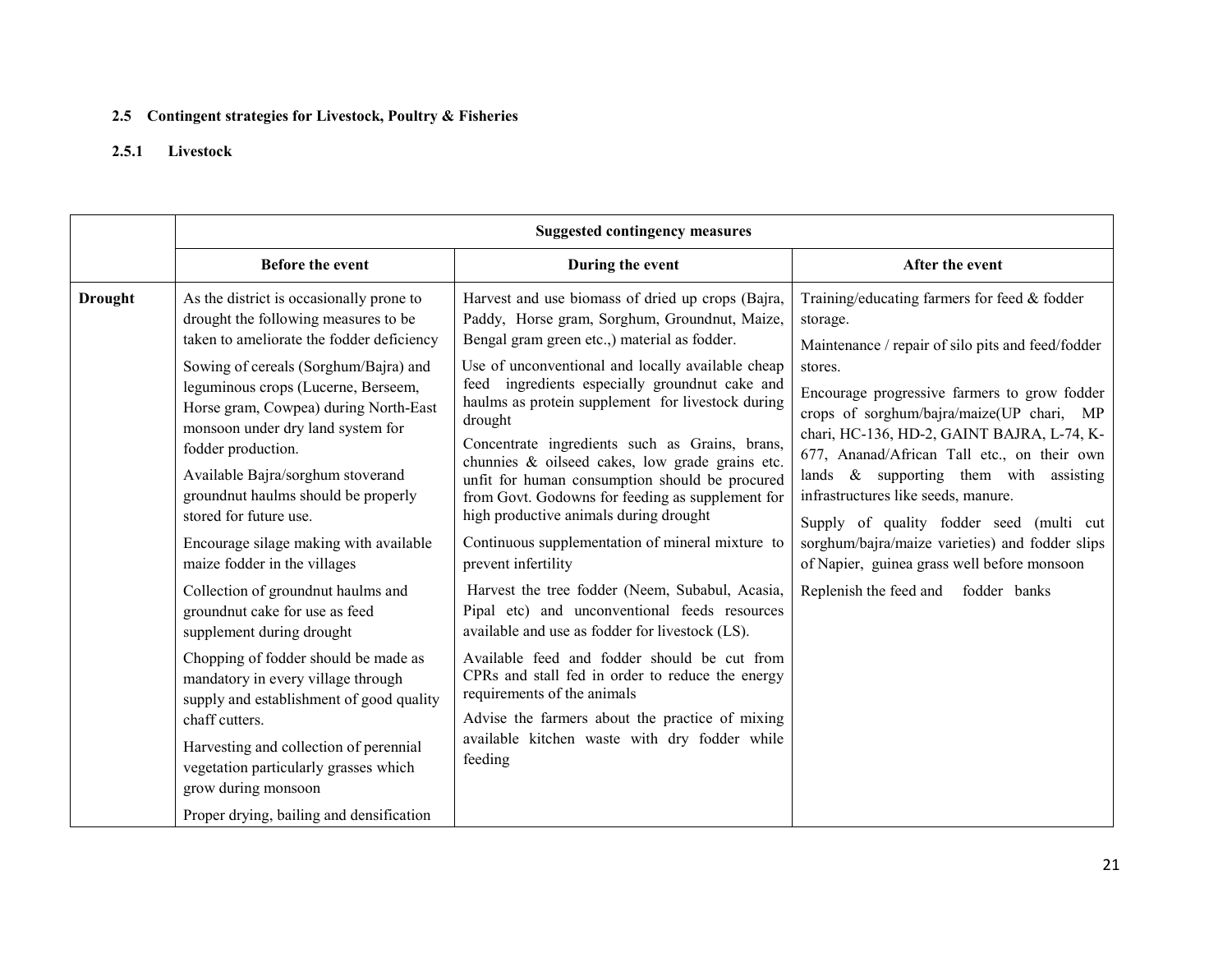|               | of harvested grass from previous season                                                                                                                                                                                                                                                                                                                                                                                  |                                                                                                                                                                                                                                                                                                                                                           |                                                                                                                                                                                                                                                                                                                                                                                                                                     |
|---------------|--------------------------------------------------------------------------------------------------------------------------------------------------------------------------------------------------------------------------------------------------------------------------------------------------------------------------------------------------------------------------------------------------------------------------|-----------------------------------------------------------------------------------------------------------------------------------------------------------------------------------------------------------------------------------------------------------------------------------------------------------------------------------------------------------|-------------------------------------------------------------------------------------------------------------------------------------------------------------------------------------------------------------------------------------------------------------------------------------------------------------------------------------------------------------------------------------------------------------------------------------|
|               | Creation of permanent fodder, feed and<br>fodder seed banks in all drought prone                                                                                                                                                                                                                                                                                                                                         |                                                                                                                                                                                                                                                                                                                                                           |                                                                                                                                                                                                                                                                                                                                                                                                                                     |
|               | villages                                                                                                                                                                                                                                                                                                                                                                                                                 |                                                                                                                                                                                                                                                                                                                                                           |                                                                                                                                                                                                                                                                                                                                                                                                                                     |
| <b>Floods</b> | In case of early forewarning (EFW),<br>harvest all the crops (Bajra, Paddy,<br>Sorghum, Groundnut,<br>Horse gram,<br>Maize, Bengal gram green etc.) that can<br>be useful as fodder in future (store<br>properly)<br>Don't allow the animals for grazing if<br>severe floods are forewarned<br>In flood prone mandals, arrange for<br>storing minimum required quantity of hay<br>(25-50kg) and concentrates (25kgs) per | Transportation of animals to elevated areas<br>Stall feeding of animals with stored hay and<br>concentrates<br>Proper hygiene and sanitation of the animal shed<br>In severe floods, un-tether or let loose the animals<br>Emergency outlet establishment for required<br>medicines or feed in each village<br>Spraying of fly repellants in animal sheds | Repair of animal shed<br>Bring back the animals to the shed<br>Cleaning and disinfection of the shed<br>Bleach $(0.1\%)$ drinking water / water sources<br>Deworming with broad spectrum dewormers<br>Vaccination against possible disease out breaks<br>like HS, BQ, FMD and PPR<br>Proper disposable of the dead animals /<br>carcasses by burning $/$ deep burying $(4-8$ feet)<br>with lime powder (1kg for small ruminants and |
|               | animals in farmer / LS keepers house /<br>shed for feeding animals during floods<br>Keep stock of bleaching powder and lime<br>Carry out Butax spray for control of<br>external parasites<br>Identify the Clinical staff and trained                                                                                                                                                                                     |                                                                                                                                                                                                                                                                                                                                                           | 5kg for large ruminants) in pit<br>Drying the harvested crop material and proper<br>storage for use as fodder.                                                                                                                                                                                                                                                                                                                      |
|               | paravets and indent for their services as<br>per schedules<br>Identify the volunteers who can serve in<br>need of emergency<br>Arrangement for<br>transportation<br>- of<br>animals from low lying area to safer<br>places and also for rescue animal health                                                                                                                                                             |                                                                                                                                                                                                                                                                                                                                                           |                                                                                                                                                                                                                                                                                                                                                                                                                                     |
|               | workers to get involve in rescue<br>operations<br>Capacity building and preparedness of the<br>stakeholders and official staff for the<br>unexpected events<br>Capacity building and preparedness of the                                                                                                                                                                                                                 |                                                                                                                                                                                                                                                                                                                                                           |                                                                                                                                                                                                                                                                                                                                                                                                                                     |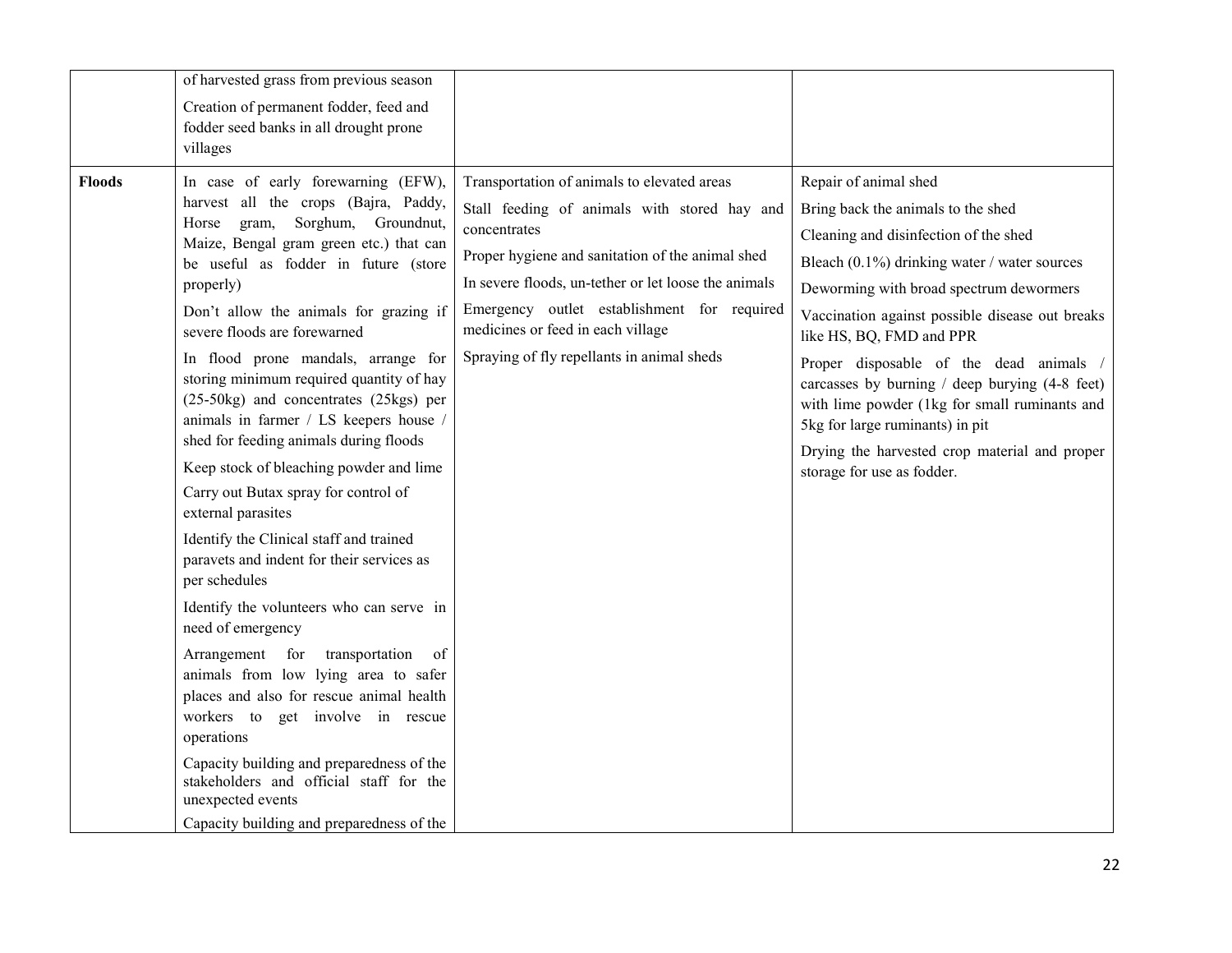|         | stakeholders and official staff for the<br>unexpected events                                                                                                                                                                                                                                                                                                                                                                         |                                                                                                                                                                                                                                                                                                                                                                                                           |                                                                                                                                                                                                                                                                                                                                                                                                                                                                                                                                                                                                                                                                                                                     |
|---------|--------------------------------------------------------------------------------------------------------------------------------------------------------------------------------------------------------------------------------------------------------------------------------------------------------------------------------------------------------------------------------------------------------------------------------------|-----------------------------------------------------------------------------------------------------------------------------------------------------------------------------------------------------------------------------------------------------------------------------------------------------------------------------------------------------------------------------------------------------------|---------------------------------------------------------------------------------------------------------------------------------------------------------------------------------------------------------------------------------------------------------------------------------------------------------------------------------------------------------------------------------------------------------------------------------------------------------------------------------------------------------------------------------------------------------------------------------------------------------------------------------------------------------------------------------------------------------------------|
| Cyclone | Harvest all the possible wetted grain<br>(Bajra, Paddy, Horse gram, Sorghum,<br>Groundnut, Maize, Bengal gram green<br>etc) and use as animal feed.<br>Stock of anti-diarrheal<br>drugs and<br>electrolytes should be made available for<br>emergency transport<br>Don't allow the animals for grazing in<br>case of early forewarning (EFW) of<br>cyclone<br>Incase of EFW of severe cyclone, shift<br>the animals to safer places. | Treatment of the sick, injured and affected animals<br>through arrangement of mobile emergency<br>veterinary hospitals / rescue animal health workers.<br>Diarrhea out break may happen. Health camps<br>should be organized<br>In severe cases un-tether or let loose the animals<br>Arrange transportation of highly productive<br>animals to safer place<br>Spraying of fly repellants in animal sheds | Repair of animal shed<br>Deworm the animals through mass camps<br>Vaccinate against possible disease out breaks<br>like HS, BQ, FMD and PPR<br>Proper dispose of the dead animals / carcasses<br>by burning / deep burying (4-8 feet) with lime<br>powder (1kg for small ruminants and 5kg for<br>large ruminants) in pit<br>Bleach / chlorinate $(0.1\%)$ drinking water or<br>water resources<br>Collect drowned crop material, dry it and store<br>for future use<br>Sowing of short duration fodder crops in<br>unsown and water logged areas when crops are<br>damaged and no chance to replant<br>Application of urea (20-25kg/ha) in the<br>inundated areas and CPR's to enhance the bio<br>mass production. |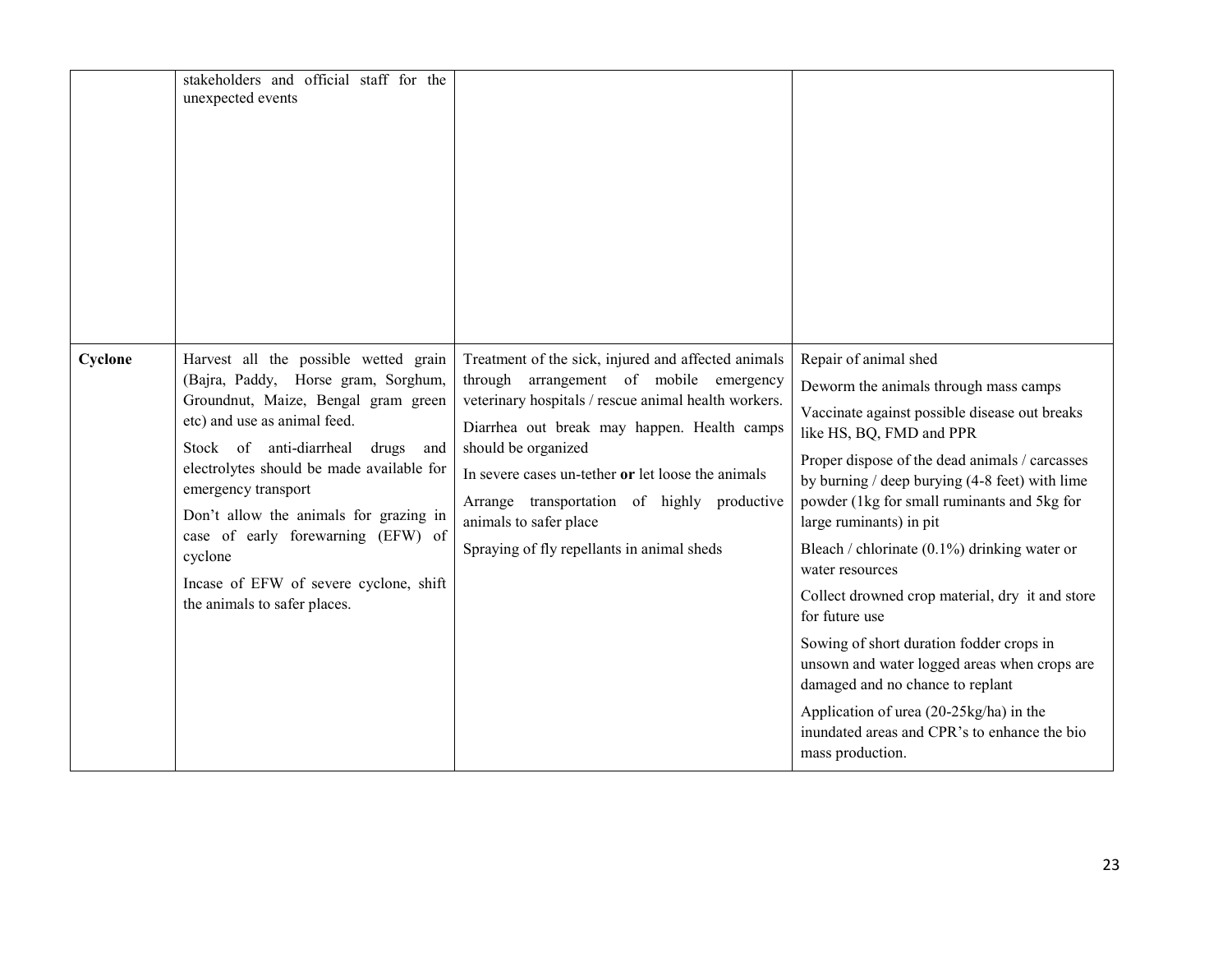| Cold wave                                         | Covering all the wire meshed walls / open<br>area with gunny bags/ polyethylene<br>sheets (with a mechanism for lifting<br>during the day time and putting down<br>during night time)                                                                                                                                                                                                | Allow for late grazing between 10AM to 3PM<br>during cold waves<br>Add 25-50 ml of edible oil in concentrates and fed<br>to the animal during cold waves<br>In severe cases, put on the heaters at night times<br>Apply / sprinkle lime powder in the animal shed<br>during cold waves to neutralize ammonia<br>accumulation | Feed the animals as per routine schedule<br>Allow the animals for grazing (normal timings)             |
|---------------------------------------------------|--------------------------------------------------------------------------------------------------------------------------------------------------------------------------------------------------------------------------------------------------------------------------------------------------------------------------------------------------------------------------------------|------------------------------------------------------------------------------------------------------------------------------------------------------------------------------------------------------------------------------------------------------------------------------------------------------------------------------|--------------------------------------------------------------------------------------------------------|
| <b>Health</b> and<br><b>Disease</b><br>management | List out the endemic diseases (species<br>wise) in that district<br>Procure and stock emergency medicines<br>and vaccines for important endemic<br>diseases of the area<br>All the stock must be immunized for<br>endemic diseases of the area<br>Surveillance and disease monitoring<br>network to be established at Joint<br>Director (Animal Husbandry) office in<br>the district | Constitution of Rapid Action Veterinary Force<br>Performing ring vaccination (8 km radius) in case<br>of any outbreak<br>Restricting movement of livestock in case of any<br>epidemic<br>Rescue of sick and injured animals and their<br>treatment Rescue of sick and injured animals and<br>their treatment                 | Conducting mass animal health camps<br>Conducting fertility camps<br>Mass deworming camps              |
| <b>Drinking</b><br>water                          | Identification of water resources<br>Rain water harvesting and create water<br>bodies/watering points (when water is<br>scarce use only as drinking water for<br>animals)                                                                                                                                                                                                            | Restrict wallowing<br>of<br>animals<br>in<br>water<br>bodies/resources                                                                                                                                                                                                                                                       | Bleach (0.1%) drinking water / water sources<br>Provide clean drinking water                           |
| <b>Insurance</b>                                  | Encouraging insurance of livestock                                                                                                                                                                                                                                                                                                                                                   | Listing out the details of the dead animals                                                                                                                                                                                                                                                                                  | Submission for insurance claim and availing<br>insurance benefit<br>Purchase of new productive animals |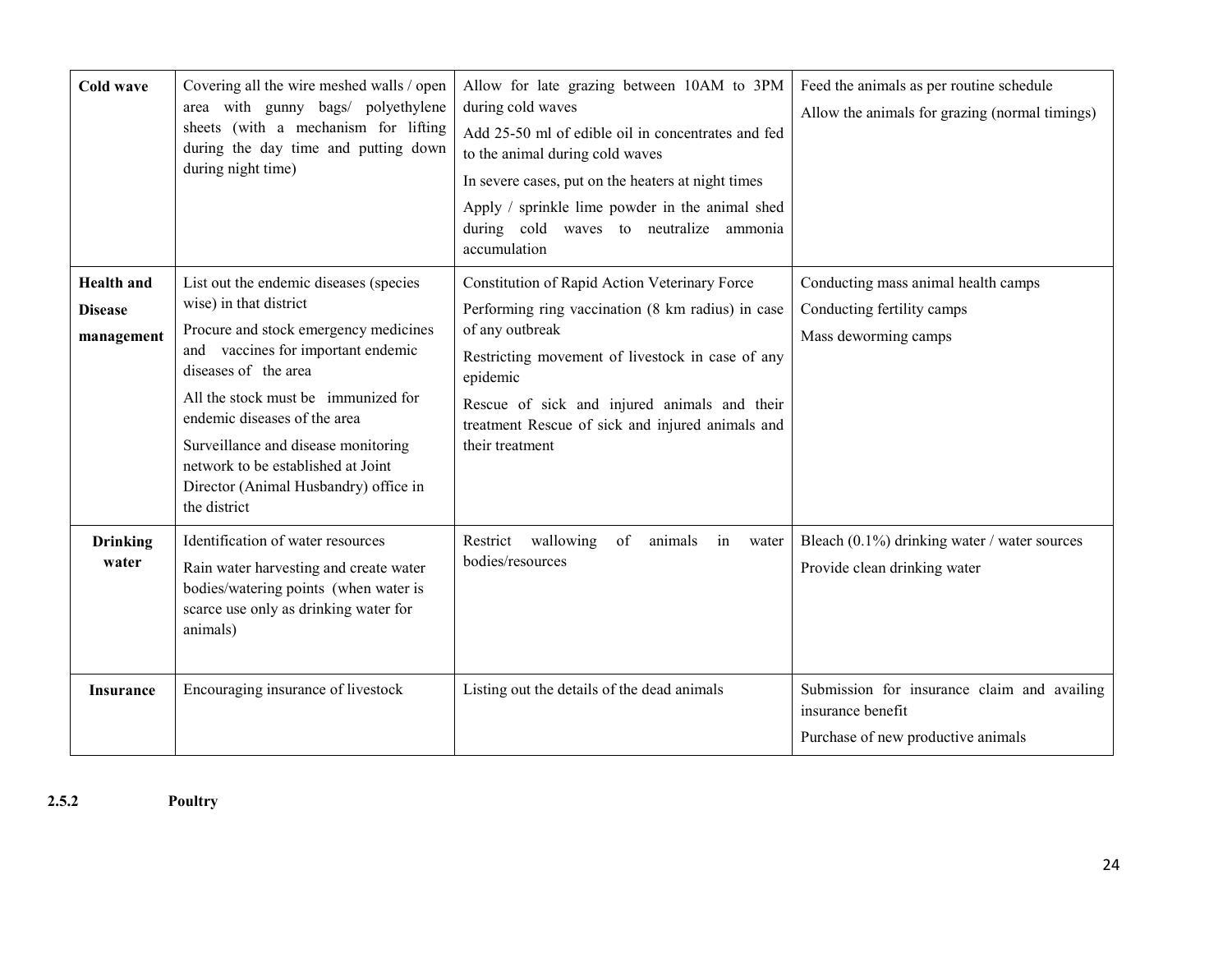|                               | <b>Suggested contingency measures</b>                                                                                                                            |                                                                                                                                                                                                                                      |                                                                                                                                                                                                    |
|-------------------------------|------------------------------------------------------------------------------------------------------------------------------------------------------------------|--------------------------------------------------------------------------------------------------------------------------------------------------------------------------------------------------------------------------------------|----------------------------------------------------------------------------------------------------------------------------------------------------------------------------------------------------|
|                               | Before the event <sup>a</sup>                                                                                                                                    | During the event                                                                                                                                                                                                                     | After the event                                                                                                                                                                                    |
| <b>Drought</b>                |                                                                                                                                                                  |                                                                                                                                                                                                                                      |                                                                                                                                                                                                    |
| Shortage of feed ingredients  | Storing of house hold grain like<br>maize, broken rice etc, in to use<br>as feed in case of severe drought                                                       | Supplementation only for productive birds<br>with house hold grain<br>Supplementation of shell grit (calcium) for<br>laying birds<br>Culling of weak birds                                                                           | Supplementation to all survived birds                                                                                                                                                              |
| Drinking water                |                                                                                                                                                                  | Use water sanitizers or offer cool hygienic<br>drinking water                                                                                                                                                                        |                                                                                                                                                                                                    |
| Health and disease management | Culling of sick birds.<br>Deworming and vaccination<br>against RD and IBD                                                                                        | Mixing of Vit. A, D, E, K and B-complex<br>including vit C in drinking water (5ml in one<br>litre water)                                                                                                                             | Hygienic and sanitation of poultry house<br>Disposal of dead birds by burning /<br>burying with lime powder in pit                                                                                 |
| <b>Floods</b>                 |                                                                                                                                                                  |                                                                                                                                                                                                                                      |                                                                                                                                                                                                    |
| Shortage of feed ingredients  | In case of early forewarning of<br>floods, shift the birds to safer<br>place<br>Storing of house hold grain like<br>maize, broken rice, bajra etc,               | Use stored feed as supplement<br>Don't allow for scavenging<br>Culling of weak birds                                                                                                                                                 | Routine practices are followed<br>Deworming and vaccination against RD                                                                                                                             |
| Drinking water                |                                                                                                                                                                  | Use water sanitizers or offer cool hygienic<br>drinking water                                                                                                                                                                        |                                                                                                                                                                                                    |
| Health and disease management | In case of EFW, add antibiotic<br>powder<br>(Terramycin/Ampicilline/<br>Ampiclox etc., 10g in one litre)<br>in drinking water to prevent any<br>disease outbreak | Prevent water logging surrounding the sheds<br>through proper drainage facility<br>Assure supply of electricity by generator or<br>solar energy or biogas<br>Sprinkle lime powder to prevent ammonia<br>accumulation due to dampness | Sanitation of poultry house<br>Treatment of affected birds Disposal of<br>dead birds by burning / burying with line<br>powder in pit<br>Disposal of poultry manure to prevent<br>protozoal problem |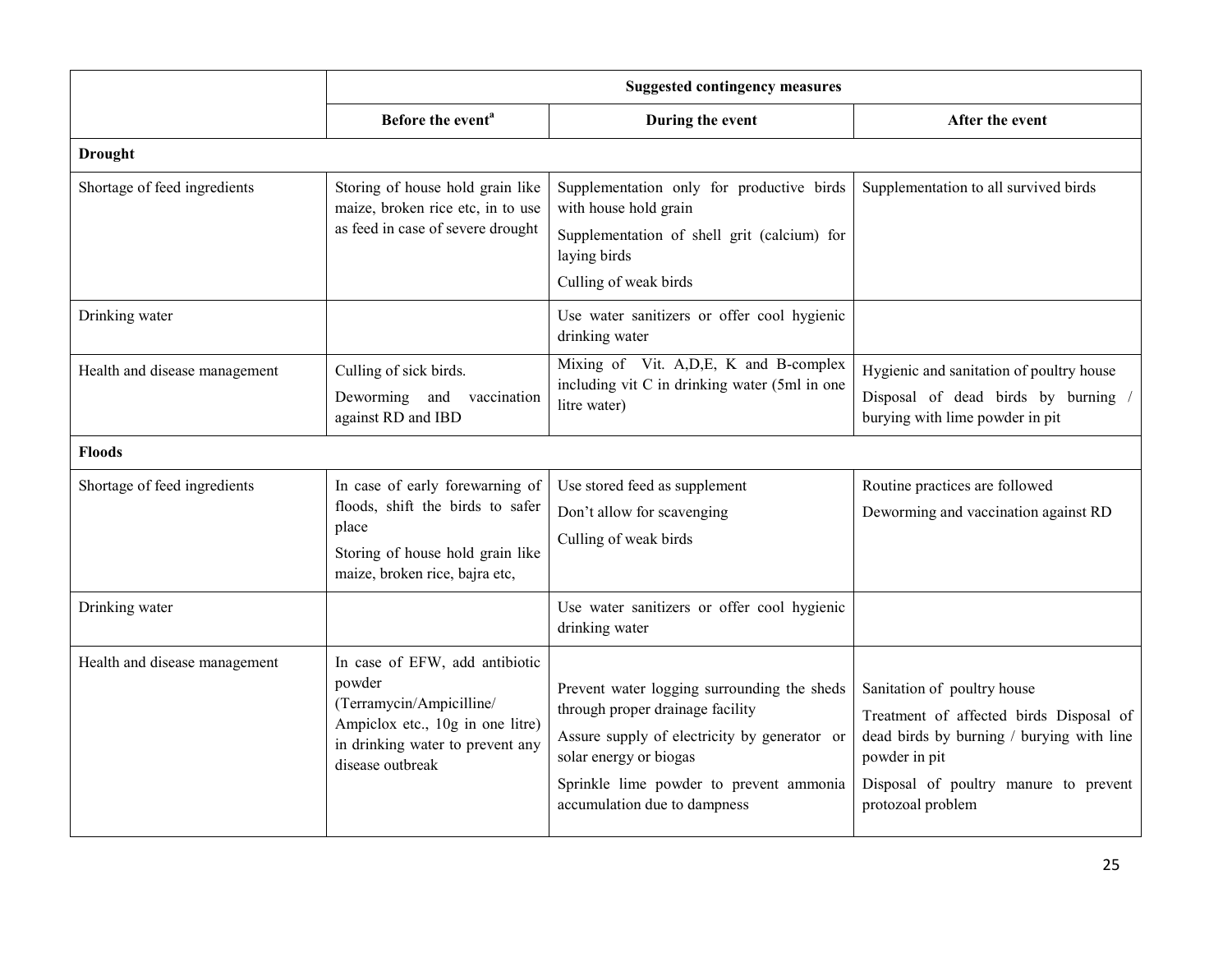|                               |                                                                                                                                                  |                                                                                                                                                                                                                                                 | Supplementation of coccidiostats in feed                                                                                                                                                                                                        |
|-------------------------------|--------------------------------------------------------------------------------------------------------------------------------------------------|-------------------------------------------------------------------------------------------------------------------------------------------------------------------------------------------------------------------------------------------------|-------------------------------------------------------------------------------------------------------------------------------------------------------------------------------------------------------------------------------------------------|
|                               |                                                                                                                                                  |                                                                                                                                                                                                                                                 | Vaccination against RD                                                                                                                                                                                                                          |
| Cyclone                       |                                                                                                                                                  |                                                                                                                                                                                                                                                 |                                                                                                                                                                                                                                                 |
| Shortage of feed ingredients  | In case of EFW, shift the birds<br>to safer place<br>Storing of house hold grain like<br>maize, broken rice, bajra etc,<br>Culling of weak birds | Use stored feed as supplement<br>Don't allow for scavenging<br>Protect from thunder storms                                                                                                                                                      | Routine practices are followed                                                                                                                                                                                                                  |
| Drinking water                |                                                                                                                                                  | Use water sanitizers or offer cool drinking<br>water                                                                                                                                                                                            |                                                                                                                                                                                                                                                 |
| Health and disease management | In case of EFW, add antibiotic<br>powder in drinking water to<br>prevent any disease outbreak                                                    | Sanitation of poultry house<br>Treatment of affected birds<br>Prevent water logging surrounding the sheds<br>Assure supply of electricity<br>Sprinkle lime powder (5-10g per square feet)<br>to prevent ammonia accumulation due to<br>dampness | Disposal of dead birds by burning / deep<br>burying with lime powder in pit<br>Disposal of poultry manure to prevent<br>protozoal problem<br>Supplementation of coccidiostats in feed<br>against Ranikhet Disease<br>Vaccination<br>(0.5ml S/c) |
| Cold wave                     | Provision of proper shelter<br>Arrangement for brooding<br>Assure supply of continuous<br>electricity                                            | Close all openings with polythene sheets<br>In severe cases, arrange heaters<br>Don't allow for scavenging during early<br>morning and late evening                                                                                             | Routine practices are followed                                                                                                                                                                                                                  |
| <b>Heat wave</b>              | <b>NA</b>                                                                                                                                        |                                                                                                                                                                                                                                                 |                                                                                                                                                                                                                                                 |

2.5.3 Fisheries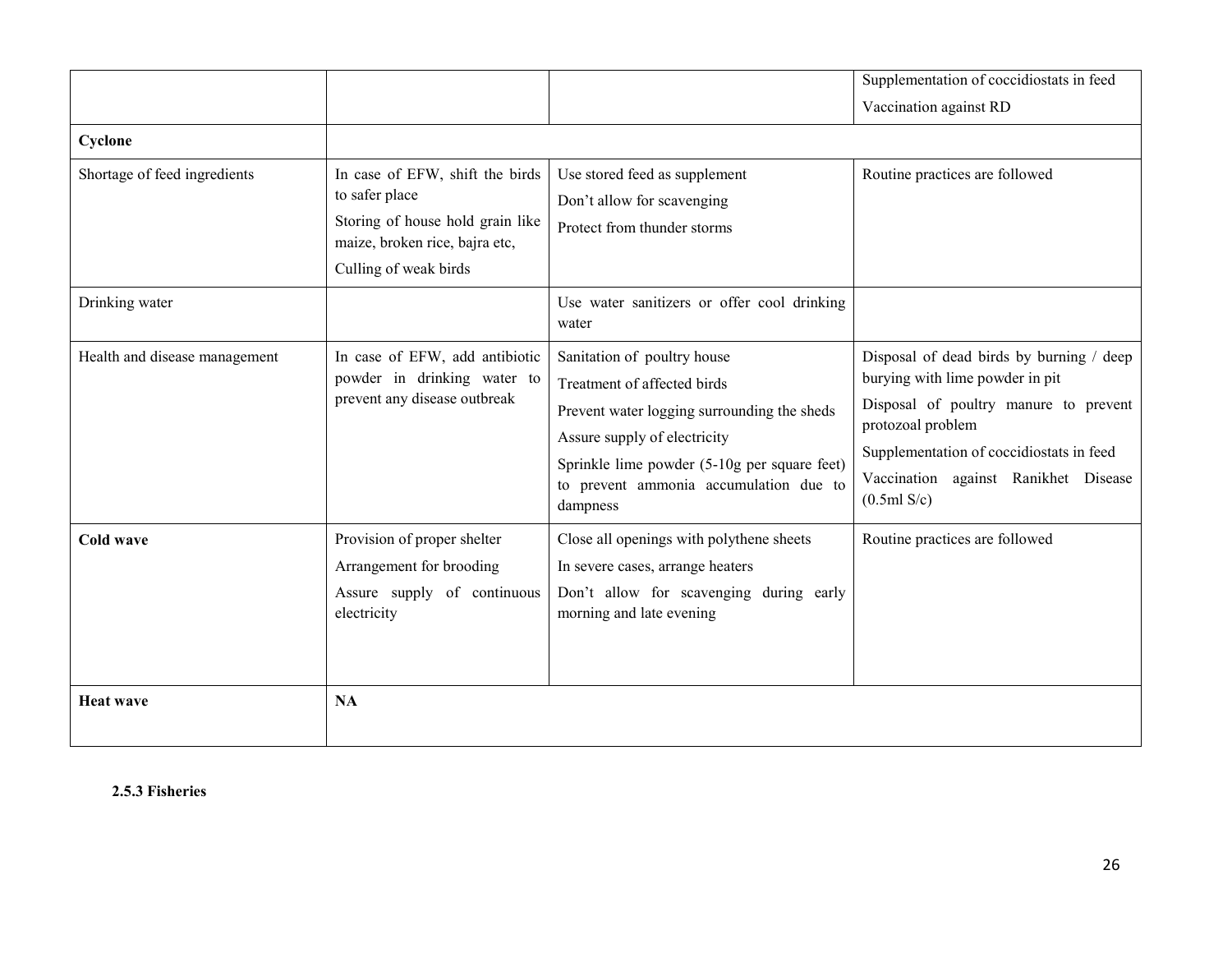|                                                             | <b>Suggested contingency measures</b>                                        |                                                                                                                |                                                                                   |
|-------------------------------------------------------------|------------------------------------------------------------------------------|----------------------------------------------------------------------------------------------------------------|-----------------------------------------------------------------------------------|
|                                                             | <b>Before the event</b>                                                      | During the event                                                                                               | After the event                                                                   |
| 1) Drought                                                  |                                                                              |                                                                                                                |                                                                                   |
| A. Capture                                                  |                                                                              |                                                                                                                |                                                                                   |
| Marine                                                      |                                                                              |                                                                                                                | $\overline{a}$                                                                    |
| Inland                                                      |                                                                              |                                                                                                                |                                                                                   |
| (i) Shallow water depth due to<br>insufficient rains/inflow | • Sustain the water depth                                                    | • Rearing of early stage fish seeds for<br>15-20 days                                                          | • Harvest and sale the crop                                                       |
| (ii) Changes in water quality                               | • Sustain the inflow of water                                                | • Maintain low stocking density<br>• Common carps or Mrugal carps are<br>suitable                              | • Harvest and sale the crop                                                       |
| (iii) Any other                                             |                                                                              | • Cultivate commercial aquatic weeds<br>like Azolla, lemna, plankton production                                | • Harvest and sale<br>• Weeds can be used as feed for other<br>fishes & livestock |
| <b>B.</b> Aquaculture                                       |                                                                              |                                                                                                                |                                                                                   |
| (i) Shallow water in ponds due to                           | $\overline{a}$                                                               |                                                                                                                | $\overline{a}$                                                                    |
| insufficient rains/inflow                                   |                                                                              |                                                                                                                |                                                                                   |
| (ii) Impact of salt load build up in                        |                                                                              |                                                                                                                |                                                                                   |
| ponds / change in water quality<br>$(iii)$ Any other        |                                                                              |                                                                                                                |                                                                                   |
|                                                             |                                                                              |                                                                                                                |                                                                                   |
| 2) Floods                                                   |                                                                              |                                                                                                                |                                                                                   |
| A. Capture                                                  |                                                                              | $\blacksquare$                                                                                                 | $\blacksquare$                                                                    |
| Marine<br>Inland                                            |                                                                              |                                                                                                                |                                                                                   |
|                                                             |                                                                              |                                                                                                                |                                                                                   |
| (i) Average compensation paid due to<br>loss of human life  | • Asses the intensity of loss                                                | • Shifting of domicile                                                                                         | • Temporary sheds has to provide<br>• Information regarding help line             |
| (ii) No. of boats / nets/damaged                            |                                                                              |                                                                                                                |                                                                                   |
| (iii) No.of houses damaged                                  |                                                                              |                                                                                                                |                                                                                   |
| (iv) Loss of stock                                          |                                                                              |                                                                                                                |                                                                                   |
| (v) Changes in water quality                                |                                                                              |                                                                                                                |                                                                                   |
| (vi) Health and diseases                                    |                                                                              |                                                                                                                |                                                                                   |
| <b>B.</b> Aquaculture                                       |                                                                              |                                                                                                                |                                                                                   |
| (i) Inundation with flood water                             | • Precautionary measures for inlet<br>and outlet valves of the cultured area | • Flooded water should be diverted away<br>from the culture pond / tanks<br>• Provide drainage for flood water | • Check out water quality parameters and<br>depth of water and confirm the stock  |
| (ii) Water continuation and changes in                      | • Asses the un towards of the flood                                          | • Strengthen the pond / tank bunds,                                                                            | • Maintain the water depth and check out                                          |
| water quality                                               | water                                                                        | dykes                                                                                                          | the stock of fish                                                                 |
| (iii) Health and diseases                                   | $\overline{a}$                                                               | • Application of potassium<br>permanganate as per recommendation                                               | • Harvest the crop and remove disease<br>affected stock and apply lime and        |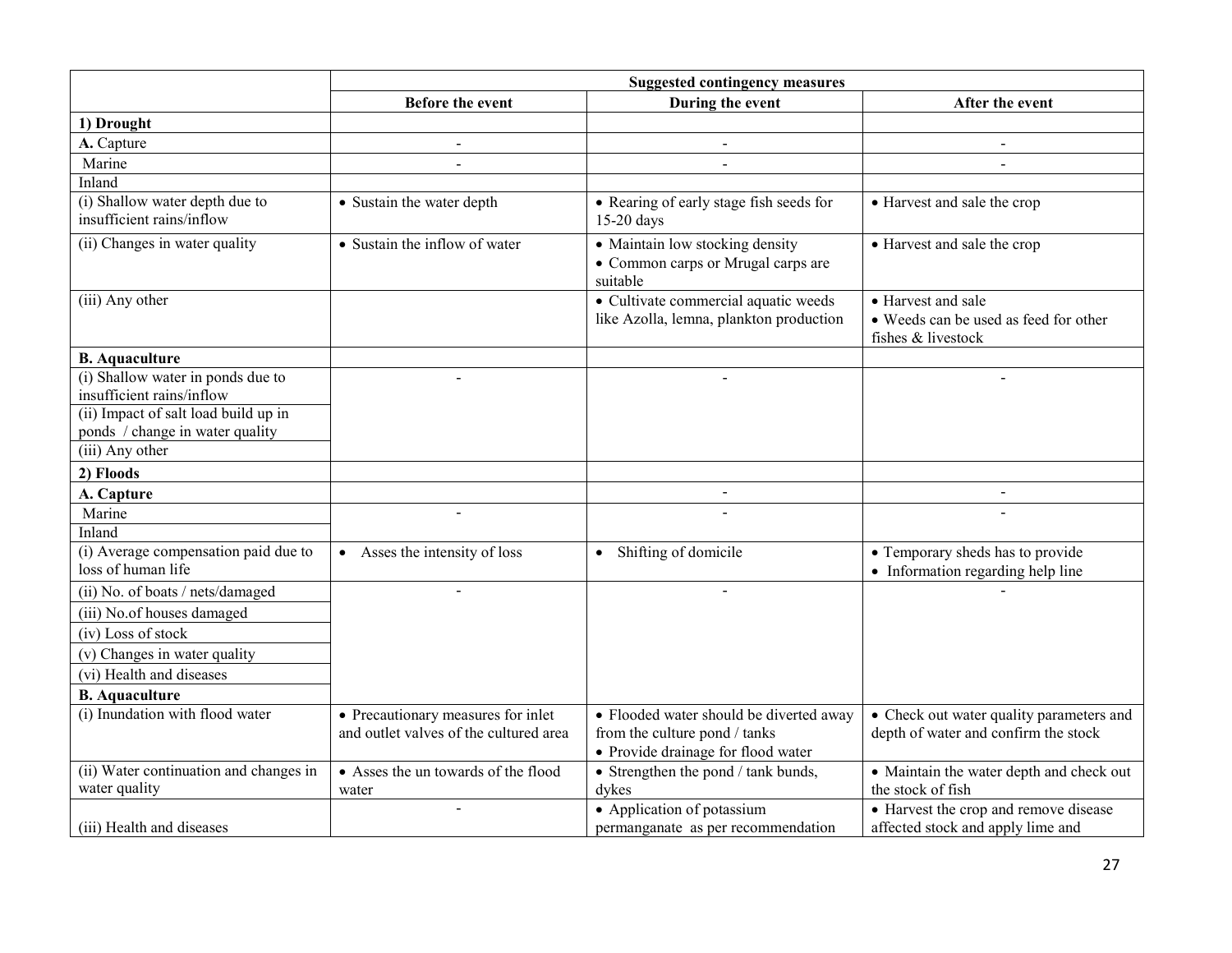|                                                                       |                                                                           |                                                                              | potassium permanganate                                                           |
|-----------------------------------------------------------------------|---------------------------------------------------------------------------|------------------------------------------------------------------------------|----------------------------------------------------------------------------------|
| (iv) Loss of stock and inputs (feed,<br>chemicals etc)                | • Immoderately harvest the fish<br>before the flood                       |                                                                              | • Maintain the remaining stock of lesser<br>growth fishes                        |
| (v) Infrastructure damage (pumps,<br>aerators, huts etc)              | • Shift the equipments to the safer<br>places                             | • Temporary diversion of inflow water<br>through drainage away from the pond | • Reassemble the infrastructure for<br>sustainability                            |
| (vi) Any other                                                        | • Information to the flood relief<br>authority for precautionary measures |                                                                              | • Insurance may be claimed depending<br>on the intensity of loss                 |
| 3. Cyclone / Tsunami                                                  |                                                                           |                                                                              |                                                                                  |
| A. Capture                                                            |                                                                           |                                                                              |                                                                                  |
| Marine                                                                |                                                                           |                                                                              |                                                                                  |
| (i) Average compensation paid due to<br>loss of fishermen lives       |                                                                           |                                                                              |                                                                                  |
| (ii) Avg. no. of boats / nets/damaged                                 |                                                                           |                                                                              |                                                                                  |
| (iii) Avg. no. of houses damaged                                      |                                                                           |                                                                              |                                                                                  |
| Inland                                                                |                                                                           |                                                                              |                                                                                  |
| <b>B.</b> Aquaculture                                                 |                                                                           |                                                                              |                                                                                  |
| (i) Overflow / flooding of ponds                                      | • Strengthening of ponds / tanks                                          | • Deviate the drainage from culture<br>ponds                                 | • Check out water quality parameters and<br>depth of water and confirm the stock |
| (ii) Changes in water quality (fresh<br>water / brackish water ratio) | • Asses the un towards of the rain<br>water                               |                                                                              | • Maintain the water depth and check out<br>the stock of fish                    |
| (iii) Health and diseases                                             |                                                                           | • Application of potassium                                                   | • Harvest the crop and remove disease                                            |
|                                                                       |                                                                           | permanganate as per recommendation                                           | affected stock and apply lime and<br>potassium permanganate                      |
| (iv) Loss of stock and inputs (feed,<br>chemicals etc)                | • Immoderately harvest the fish<br>before the cyclone                     | $\overline{a}$                                                               | • Maintain the remaining stock of lesser<br>growth fishes                        |
| (v) Infrastructure damage (pumps,<br>aerators, shelters/huts etc)     | • Shift the equipments to the safer<br>places                             | • Temporary diversion of inflow water<br>through drainage away from the pond | • Reassemble the infrastructure for<br>sustainability                            |
| (vi) Any other                                                        |                                                                           |                                                                              | • Insurance may be claimed depending<br>on the intensity of loss                 |
| 4. Heat wave and cold wave                                            |                                                                           |                                                                              |                                                                                  |
| A. Capture                                                            | $\blacksquare$                                                            | $\blacksquare$                                                               | $\blacksquare$                                                                   |
| Marine                                                                |                                                                           |                                                                              |                                                                                  |
| Inland                                                                |                                                                           |                                                                              |                                                                                  |
| <b>B</b> . Aquaculture                                                |                                                                           |                                                                              |                                                                                  |
| (i) Changes in pond environment                                       |                                                                           | • Exchange of fresh water into cultured                                      | $\overline{a}$                                                                   |
| (water quality)                                                       |                                                                           | ponds during cold wave                                                       |                                                                                  |
| (ii) Health and Disease management                                    |                                                                           | • Application of potassium                                                   | • Harvest the crop and remove disease                                            |
|                                                                       |                                                                           | permanganate as per recommendation                                           | affected stock and apply lime and                                                |